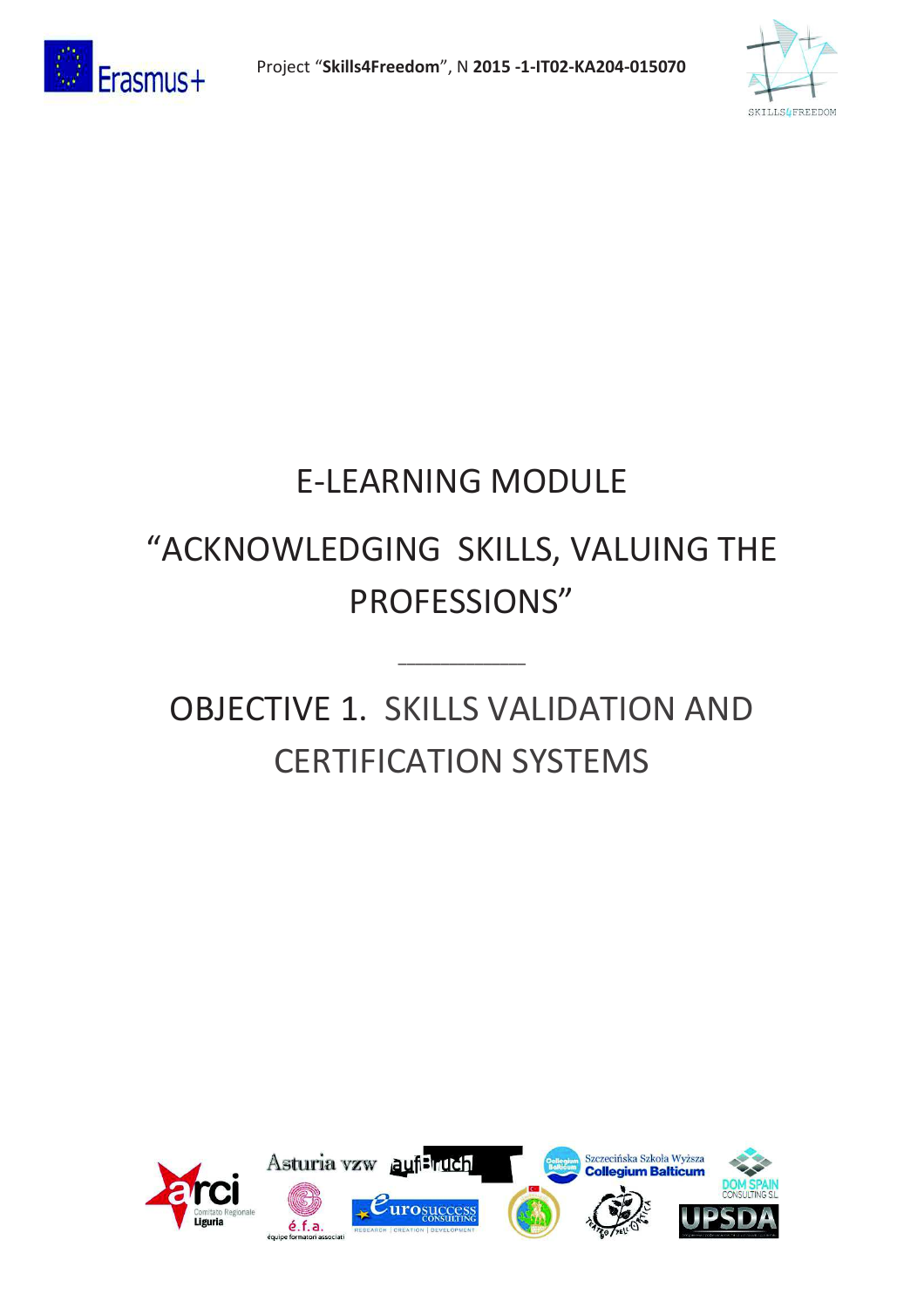#### **INTRODUCTION AND INSTRUCTIONS**

**The first unit of the training is devoted to certification and validation systems of skills acquired in prisons with special reference to artistic skills.** 

**The whole material is divided into five subunits. Each unit presents the topic concerning several different countries. After reading the texts you have to mark the proper answers in the questions (tasks) below the texts. Questions are of different type: multiple choice, multiple matching, matching and true or false.** 

| <b>UNIT1</b>     |  |  |
|------------------|--|--|
| <b>SUBUNIT 1</b> |  |  |
| <b>USA</b>       |  |  |

The United States has the largest prison population of any country in the world. Each dollar spent on funding prison education programs reduces incarceration costs by \$4 to \$5 during the first three years after an individual is released, the period when those leaving prison are most likely to return.

An American study found "One million dollars spent on correctional education prevents about 600 crimes, while that same money invested in incarceration prevents 350 crimes. Correctional education is almost twice as cost-effective as a crime control policy".

Educational programs offered inside prisons are typically provided and managed by the prison systems in which they reside. Funding for the programs are provided through official correctional department budgets, private organizations (e.g. colleges, nonprofits, etc.), and the prisoners or their families, if the prisoner is pursuing education through a correspondence program. Educational opportunities can be divided into two general categories: academic education and vocational training.

The Industries, Education, and Vocational Training Division, is responsible for education and vocational training programs within the Bureau of Prisons. Each Federal prison has its own education department that provides educational activities to Federal inmates. The Division manages literacy and occupational training programs, parenting programs, and Adult Continuing Education activities, which are formal instructional classes designed to increase inmates' general knowledge in a wide variety of subjects, such as writing and math. The Division oversees the agency's leisure-time programs, which are designed to help reduce inmate idleness and to teach inmates how to make effective use of free time. Keeping inmates constructively occupied is essential to the safety of correctional staff, inmates, and the surrounding community.

Education - Educational credentials are increasingly important in order to obtain employment in a more competitive global economy. However, many prisoners have low levels of educational attainment. To help prepare prisoners for the workforce after they leave prison, many correctional facilities offer educational programs, including adult basic education (ABE), high school or general education development (GED) programs, college or post-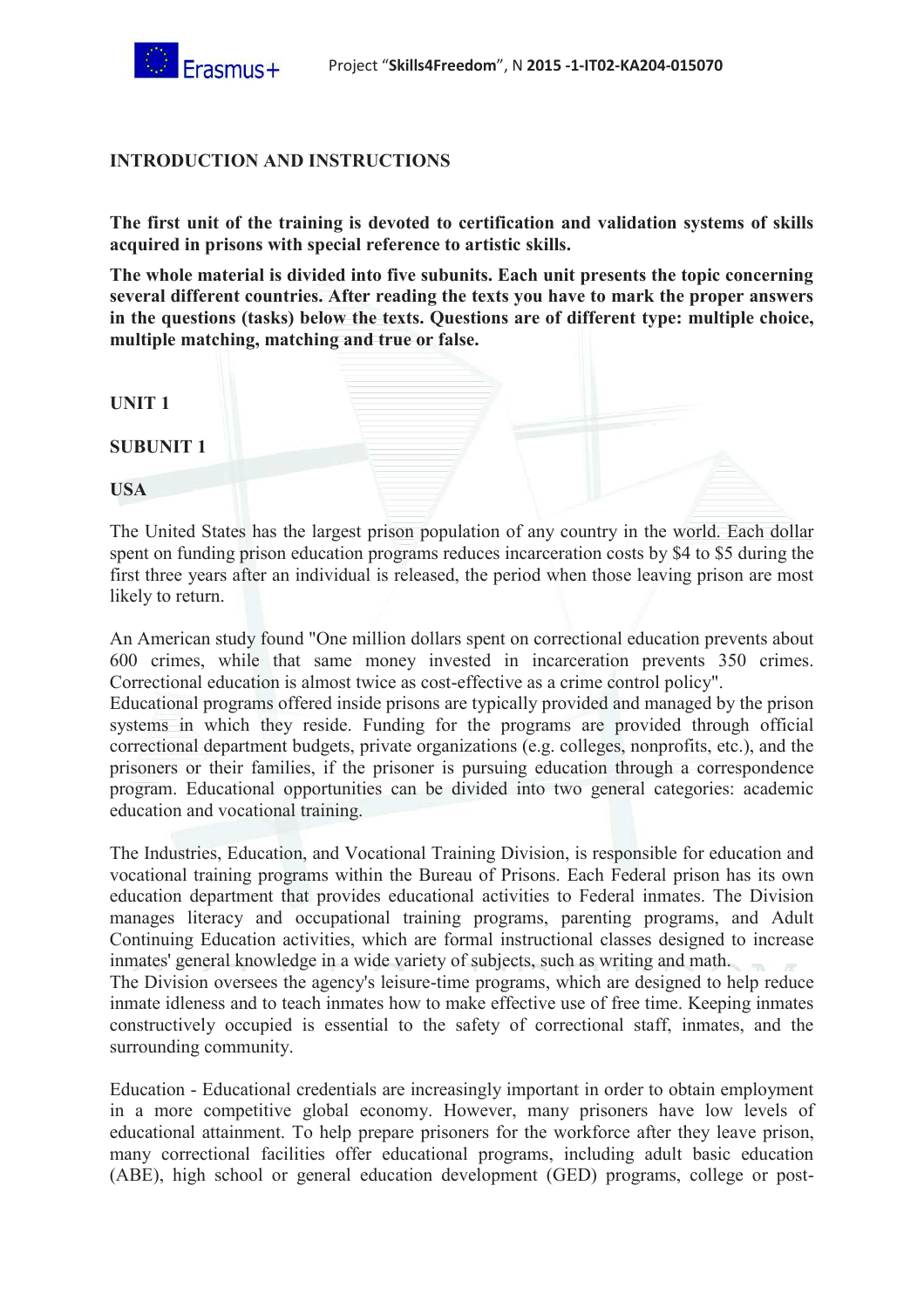

secondary programs, and vocational training. Research included in the Clearinghouse show that post-secondary education had a strong effect on reducing recidivism, while there was a more modest effect for ABE programs.

Inmates and ex-offenders are offered large variety of formal and non-formal education and vocational and art training.





Education – USA prisons Lifeskills - programs for inmates - USA

Academic education usually is provided in the form of GED or literacy classes. These free classes assist the prisoner in learning to read, write, and perform basic mathematical computations. This is especially important in a correctional setting because, compared to the general population, prisoners are an under-educated group – who maintain less than 5th grade proficiency in reading and writing – coming from a culture of poverty, with few skills for handling everyday tasks, and little or no experience in a trade or career. Academic education in prison is to prepare the prisoner to take the official GED tests – the official high school diploma equivalent – and to hopefully further their education with more advanced studies.

After the student earns a GED, they are then usually offered the opportunity to further their education through in-prison programs. This continued education is coined Adult Continuing Education in the federal prison system and is also free to participants. These are courses which are led by inmate-instructors and encompass any number of topics. For example, at FCI-Petersburg, the Education Department offers Writing and Publishing, Personal Finance, Spanish, Basic Math, Legal Basics, and more.

College level education is also offered. In-person college-level programs offered through partnerships with local colleges and universities is the most effective, due to funding and staffing concerns the most used form for teaching college courses in prison is through mail correspondence.

Vocational training offers more opportunities in the prison setting. Much of what is offered will depend upon the local prison's programming. For example, at FCI-Petersburg, inmates have the option to learn Computer Aided Design, Carpentry, and a number of other vocations via "live work" employments (e.g. plumbing, electricity, landscaping). Other facilities offer Building Trades, Culinary Arts, Auto Body Repair, Auto Mechanics, Plumbing and Heating, Electrical Trades, etc.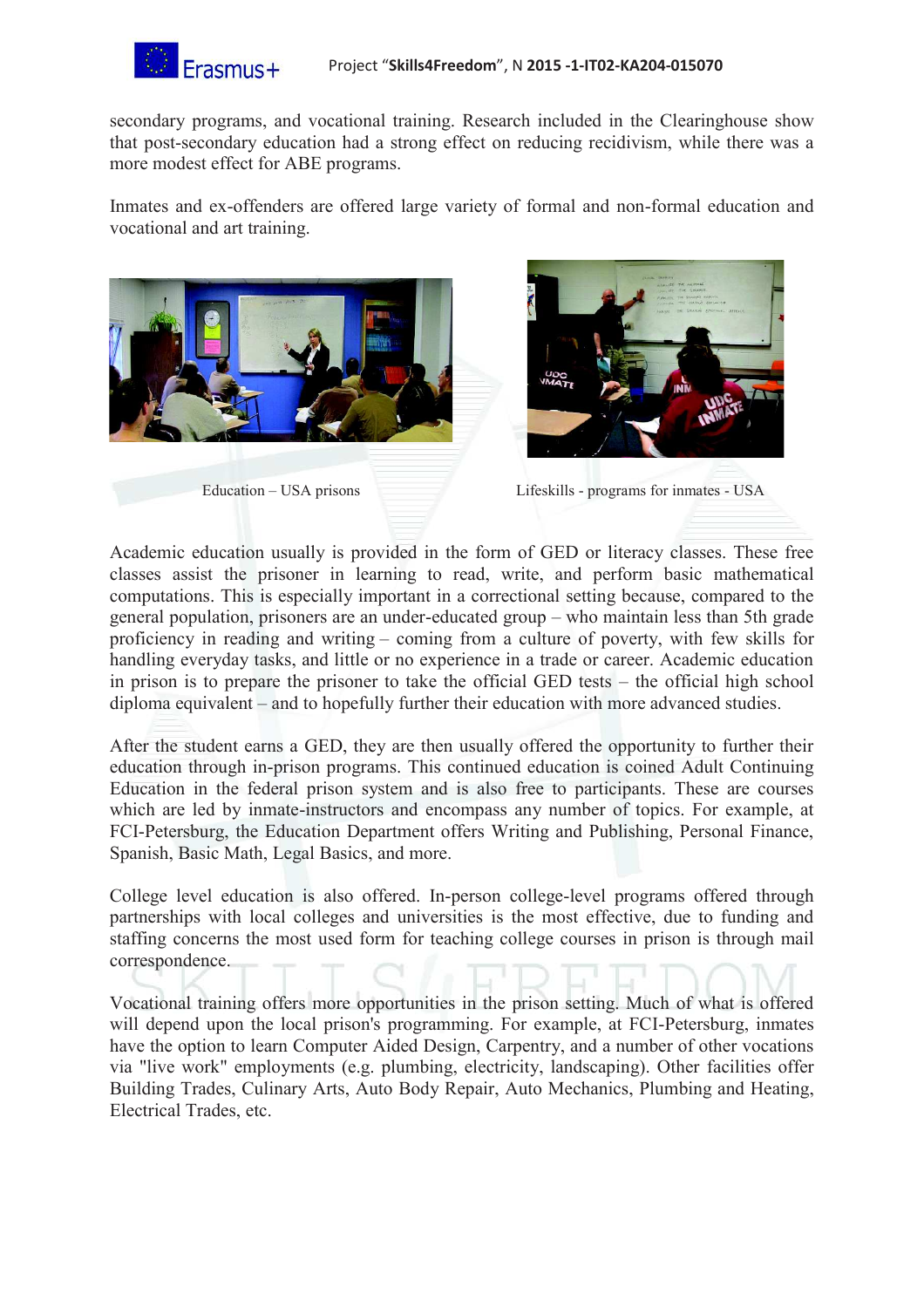

## **CYPRUS**

The legal situation in Cyprus is quite simple, taking into consideration the fact that Cyprus is a relatively small country and only one prison operates within it. The central prison of Nicosia, is the only correctional facility of the island. The number of prisoners currently fluctuates between 550-650, which means that the prison is over-populated. There are different educational programs offered to the prisoners.

The prison educational department does extended efforts to involve formal as well as nonformal activities as much as possible, and for this reason there are six different departments in the schools. These are classes that offer professional training as well as the possibility for the prisoners to take some formal exams (e.g. ECDL, IGCSE etc.), these are classes that offer informal learning (e.g. theatre team, chorus team, and orchestra team, sports (basketball and football teams).

In the context of these activities, various competences are developed which play an important role in their reintegration in the society and socializing.

The prison offers the opportunity to the prisoners to obtain certifications as frameworks which can determine their competences. Some classes can allow the prisoners to take some formal exams as mentioned above, as the prison has educational exam centers. For other classes, e.g. Adult Education, the prisoners get a relevant certificate. Another interesting thing is that prisoners can attend distance learning to obtain bachelor or even PhD (there are currently some prisoners who do that but only from Universities inside Cyprus). With the recent change in the prison administration, there is currently a technical school being developed and when the prisoners complete three years of study, they can get the relevant apolytirion (school certificate). The prisoners have also the opportunity to continue their school studies once they are released.

In the context of the Cyprus prison, the prisoners have the opportunity to take up several educational activities: computer classes, theatre classes, music classes, arts and crafts classes, dance/chorus/music classes, distance learning, hagiography (religious painting), copper engraving; all the aforementioned activities are offered to both women and men prisoners and the majority of them are closely connected with arts and theatre. Most of the prisoners who take up these activities are self-taught and there is a special shop in the prison where their creations are sold and there is the possibility to present them externally.

In the majority of cases, the educational activities that take place in the prison are confirmed. The theatre activities are coordinated and monitored by a professional actor and the theater team of the prison department participates in the Amateur Theater Festival (a prisoner was recently honored with the 'B' male role award). Concerning the rest of the educational activities, there is certification through the Adult Education Centers with the relevant certificate, since the prison collaborates with the Adult Education Centers of Cyprus.

In the prison, a technical school started to operate (there is no junior school or primary school), and also the prisoners can take up distance learning to obtain a bachelor degree or any other equivalent diploma. The most popular is the technical school and also distance learning is starting to be developed more. There are efforts being done to establish a junior school and a comprehensive school in the near future.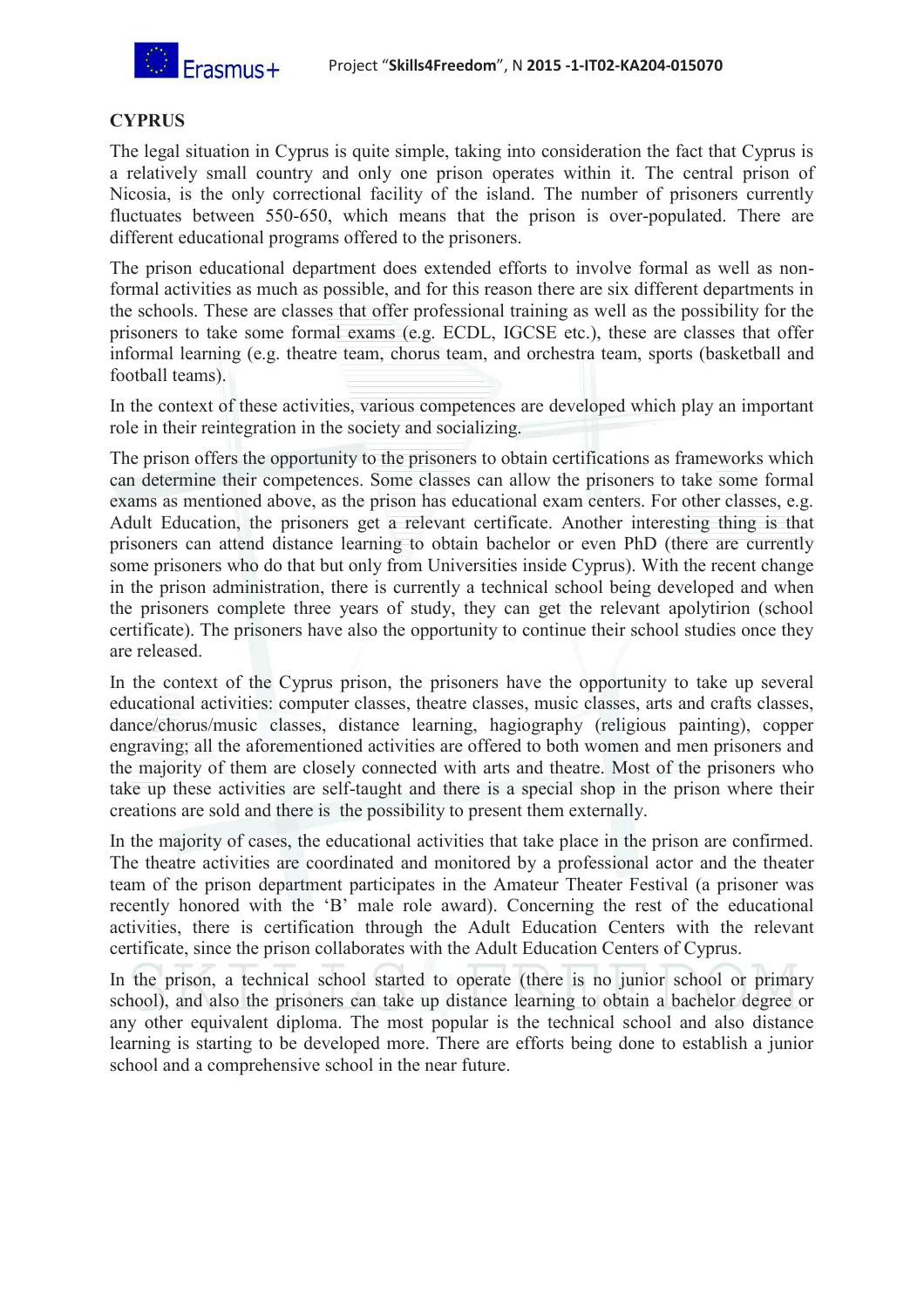

# **ITALY**

The Italian Prison System is regulated by Law n. 354/1975, which reflects the constitutional principle of the art. 27, comma 2 of the Constitution and bases Penitentiary Treatment on the objective of rehabilitating inmates.

The term "rehabilitation" means the reintroduction of the inmate to a society life and the methodology to pursue this objective is the "scientific observation of personality," which must be arranged in respect of the condemned from the very beginning of conviction.

Prisons for adults are divided into four categories:

1. Remand Institutions (156 prisons with 50.447 inmates in the prison system at 01.01.2014, of which 28.662 definitely sentenced, normally to sentences of less than three years)

2. Institutions for the Execution of Sentences (42 prisons with 10.822 inmates at 01.01.2014, of which 9.649 definitively sentenced, normally to sentences longer than three years in total)

3.Institutions for the Execution of Security Measures (7 institutes with 1.221 inmates at 01/01/2014)

4.Observation centers (no operating institutions) Created in 1961 by ministerial order as autonomous institutions or sections of other institutions specifically implemented to experiment scientific observation of the personality of detainees; this experimentation was started only in the institute of Rebibbia in Rome, and was later abandoned.

The importance of recognition of learning outcomes acquired in non-formal and informal environments have been stated for many years in Italy, giving origin to many practices and experiences, but lacking of an official framework until 2012.

The Italian Ministry of Education, University and Research (MIUR) is responsible for the qualification of formal learning (school and universities) in the educational system, while Regional governments are responsible for the Vocational system and their formal qualifications.

The process for the certification of competences acquired in non-formal and informal contexts is composed of three phases: identification, validation through II party assessment and certification (III party assessment).

The process has to be started by the individual interested in the certification of competencies. Identification's goal is to choose the competencies and or profile to be validated, collect the evidence to show the non-formal or informal learning and prepare a dossier to be presented for validation. The entitled bodies assess the application (with procedures that the Regions define); the applicant can then ask for certification that the entitling bodies can release after a specific assessment and issue the due qualification.

The entitling bodies are the following: Ministry of Education and Universities (for school and university qualifications), Regions (for VET qualifications), Ministry of Economic Development - UE Policies Department (for regulated professions – professional registers for doctors, lawyers, social workers for example), Ministry of Labour (for non-regulated professions such as trainers, sociologists and other professional profiles lacking of an official register). To be included in the National Repertory the qualification must be referenced to EQF and over time there will be progressive work of descriptive standardization to allow greater permeability between sub-systems and recognition of credits." (European inventory on validation of non-formal and informal learning 2014 Country report: Italy). The entitling bodies will charge some other bodies of the system to be entitled ones.

The regional system are now going to be designed and tested; some Regions have already a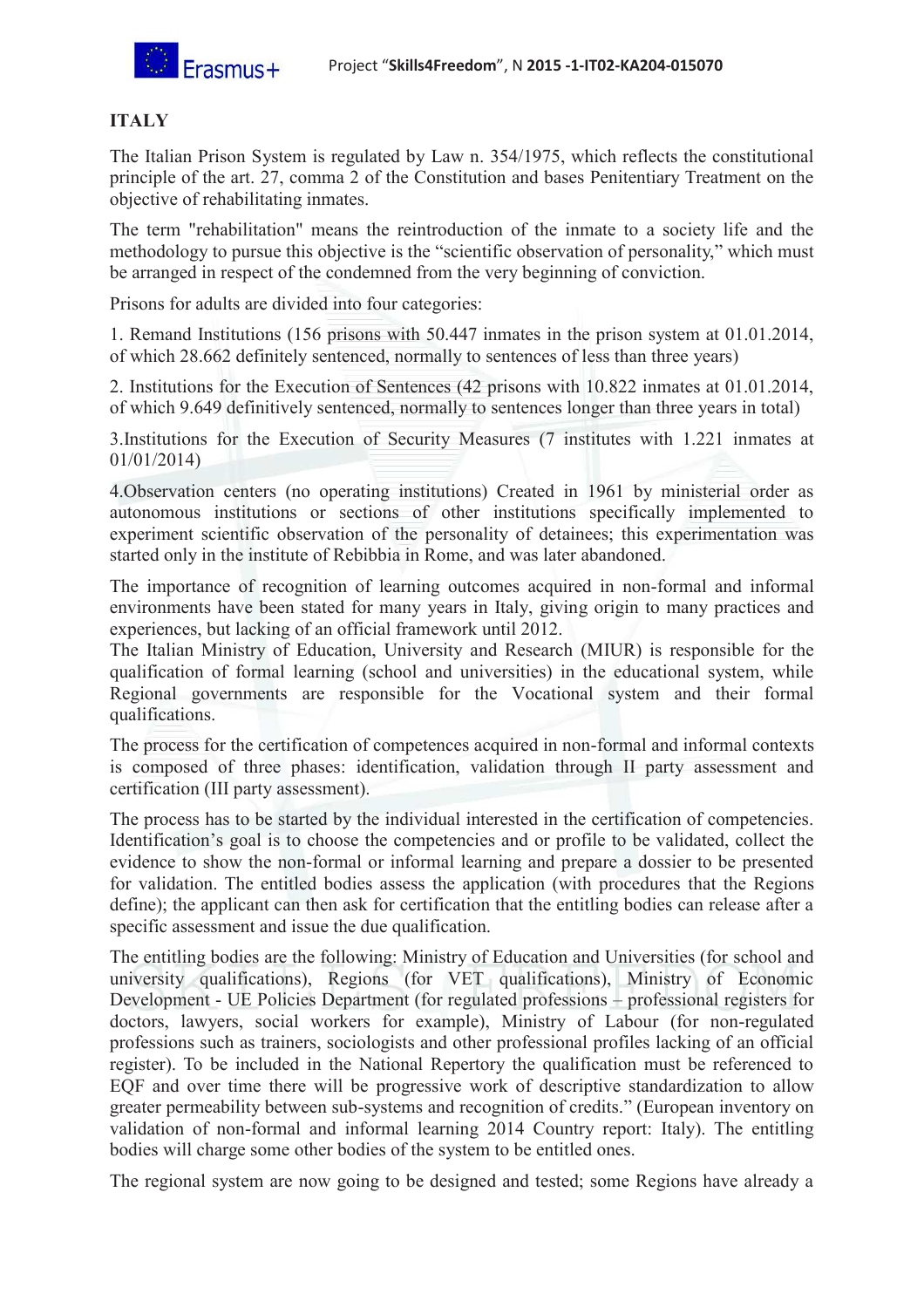working system that allow the certification of some competencies or an entire profile in complete coherence with the standard training and qualification process at regional level

The final goal, to have a common reference system to recognize, validate and certificate competencies acquired in formal, informal and non-formal contexts, is going to be completed during 2016.

In the early 80s theater in jail - already present in some institutions with amateur experiences embraced new meanings, developed new methods and set new objectives, which have strengthened themselves over the years. Such activity focuses on theater practice rather than on performance, stressing the focus on workshops and creative activities by prisoners and on the therapeutic and pedagogical function of theatre, a practice able to intervene on the relational and self-care aspects. The theater becomes also an important tool to raise awareness in society about the reality of the prison, either through representations in penitentiary institutions open to public audiences, or with performances by inmates in external theaters.

These experiences are possible thank to the collaboration between the directors and educational groups of penitentiary institutions and surveillance magistrates, who may grant exceptional permissions to the actors, giving a broad interpretation of Article 30 of the Penitentiary System.

Since the 80s the experiences of Prison Theater have multiplied, the prison administrations have opened new spaces, supported experimentation and training projects, promoted partnerships with local and cultural organizations. The companies who work in prisons are now over one hundred.

These experiences develop different forms of collaboration between the Department of Penitentiary Administration and various institutions, mainly local cultural institutions and local authorities. Groups and companies, with different operational and stylistic characteristics, produce shows in which the expressive and artistic quality is combined with the use of theatrical practice for educational purposes.

Many groups also perform in theaters in the cities and in other cases there are theaters inside prisons that open their doors to general audiences.

The detainees and convicted students, according to article 45 of Presidential Decree 230/2000, receive bonuses for financial subvention based on the type of course attended, school achievements, personal and social conditions. In 1<sup>st</sup> level education, an important role is played by the Italian language courses for foreign prisoners that grant linguistic and cultural integration.

The attached 2015 Monitoring of Theatrical Activities in Penitentiary Institutions shows that in the Italy there was a presence of theater workshops reaching 59% last year. The indicator for relations with local authorities rose up to 34%, with trainings legally recognized counting to more than a 4% establishment.

The use of attendance token was adopted on an 11% scale frequency but the assessment of theatrical experiences as a treatment tool went up to 99%.

The positive impact of the theater workshops on the atmosphere of the Penitentiary Institutions was evaluated with a 96% rate.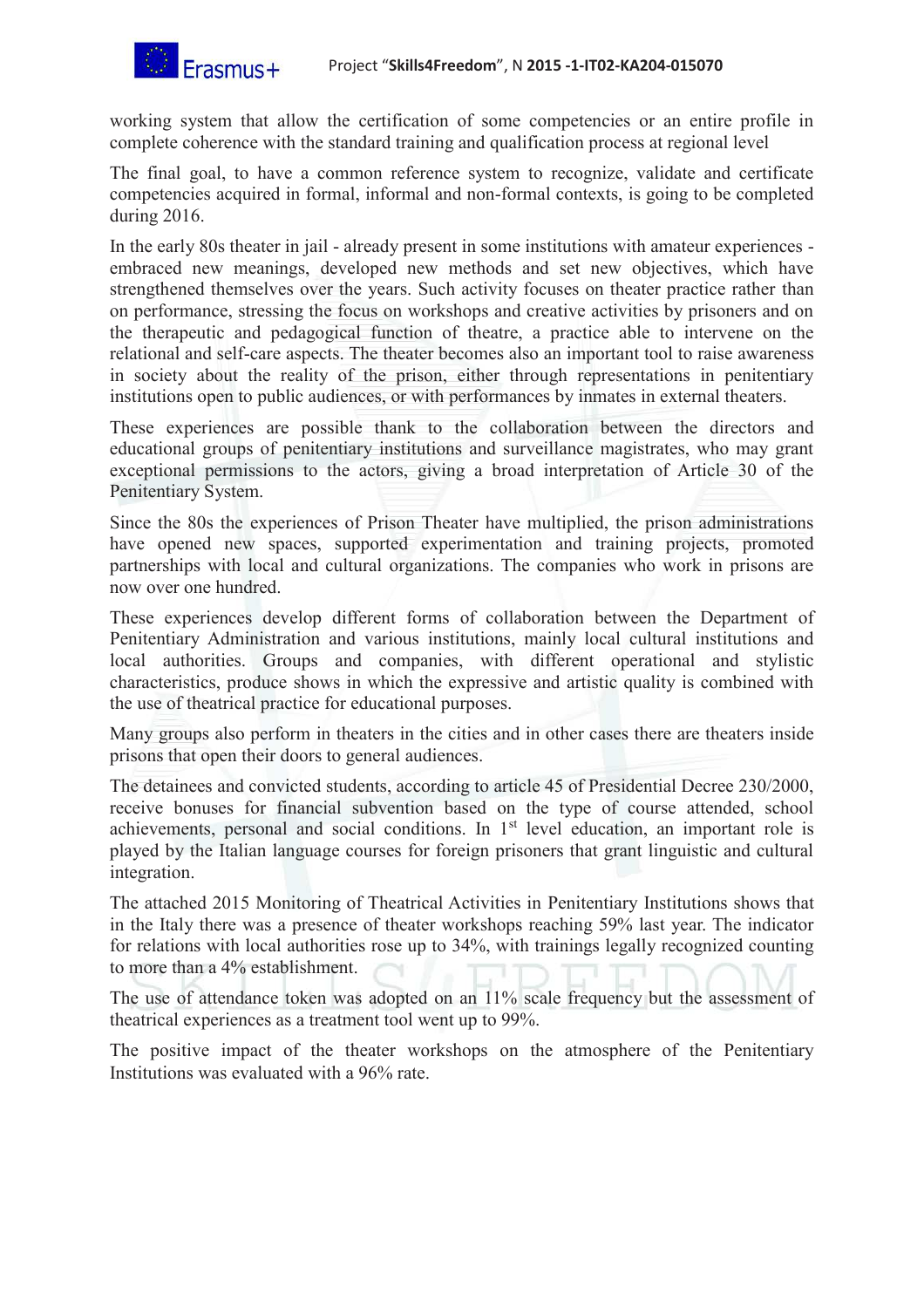



Theatre performance with children and inmates, part of a project of Teatro dell'Ortica



The fortress at Volterra, used currently as a prison and home of the theatre project "Compagnia della Fortezza"

# SKILLS4FREEDOM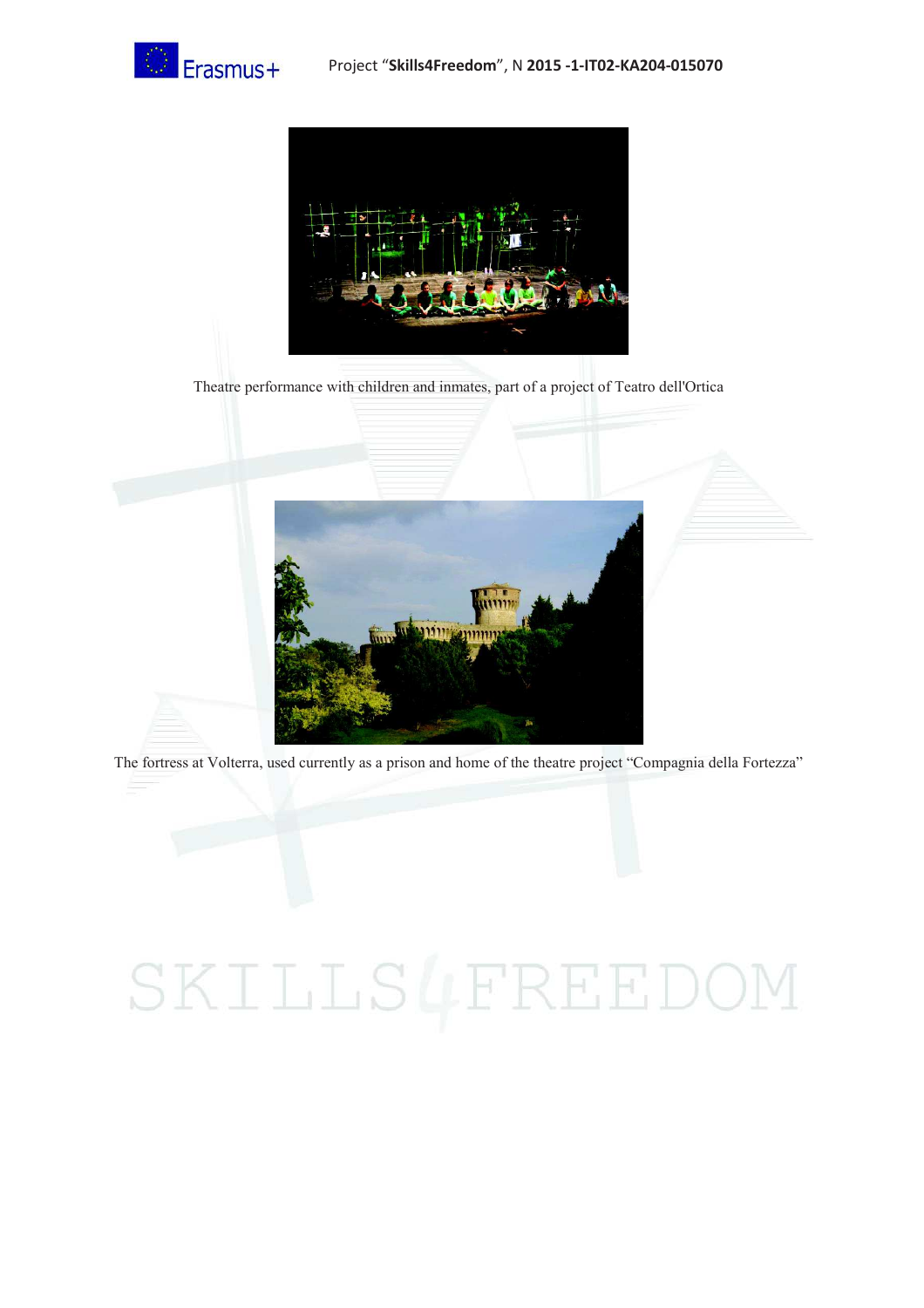

## **UNIT 1**

### **SUBUNIT 2**

# **TURKEY**

The adequacy of any course in Turkey is measured by the Ministry of National Education. In order to measure the adequacy of the courses, the trainees attend theoretical and practical tests. The successful trainees, after these tests, are eligible to receive certificates bearing the logo of the Ministry of National Education which have a nationwide validation level.

#### **Training opportunities and acquired skills**

In 2013, 20.045 courses were opened in adult education in Turkey. These were in the field of vocational education ( *job shadowing, apprenticeship-mastership, hairdressing, plumbing, cookery, tailoring, machine operatorship, courses for acquiring skills needed in industries*); with the aim of developing several skills (*computer, speaking, foreign language skills, babysitting, cookery, cake making, photography, graphic design, speaker, robotics*), art courses ( *painting, playing an instrument, dance, pottery, theatre*). Besides, there are basic education service (between 1st-12th class) and distant training courses. Public Education Centres and Vocational Secondary Education Institutions are also responsible for organizing these kinds of trainings and courses in prisons. The trainings which VEC organise at the Detention Houses and Probation Centres are not different from the other trainings they organise at the other places and they provide them certificate as well.

For the rehabilitation of prisoners, painting, pottery, playing an instrument, dance, string, wood art and theatre courses are organised under the name of "art courses". But the number of theatre courses is lower than the other art courses. For example, in 2015 in Buca Penitentiary, 46 trainings were organised and 420 inmates participated. 15 of these trainings were art trainings and 143 inmates participated. 14 of them were hand arts and one was playing an instrument.

In our country, supervision duty of every type of education and training services -except service-in training of the public or private institutions- has been given to the Ministry of the Provincial Directorates of National Education with the constitutional act. In this concept, every type of course content is analysed carefully by this institution. Correspondingly, certification is done by either MPDEC or the institutions licensed by MPDEC under the condition to give certificates approved by MPDEC. MPDEC certificates are prepared in accordance with the frame of international standard classification of education (isced97). Since isced '97 has been accepted by the European Union countries, it is used as a reference in EU studies. In Turkey it has been used since 2003.

In Turkey, in order to profess by using Vocational Certificate, that certificate has to be approved by Vocational Qualification Institute (VQI). This institution issues as well the Europass Certificate which is more common at the European Countries. Vocational Education Certificate or VQI Vocational Competence Certificate is valid in the EU Countries and the countries that recognize Europass. It is a common format which involves detailed information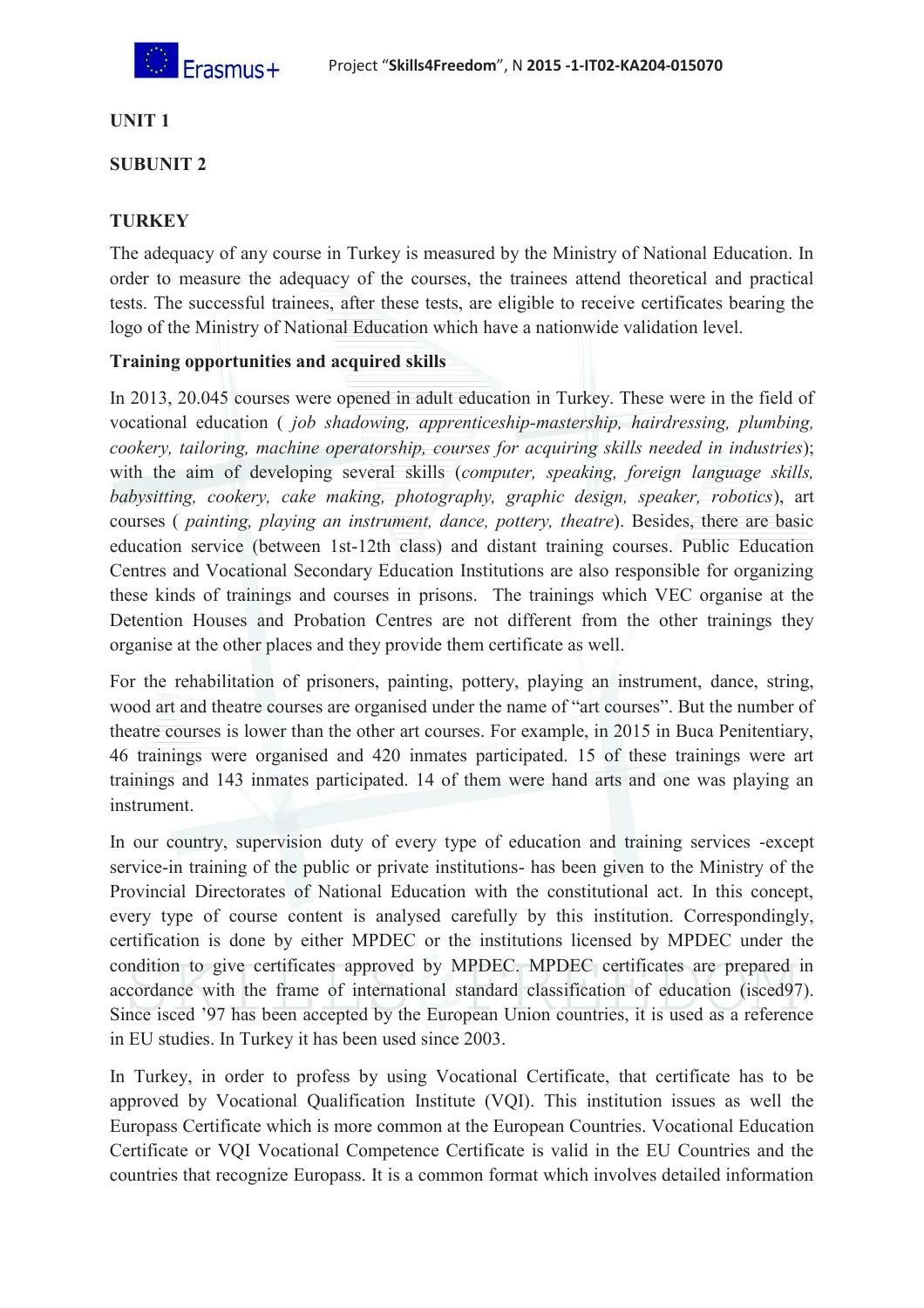related to VQI Document, enables to be understood more easily especially by the employees and institutions outside the countries and carries learning outputs concerning competence units in the Vocational Competence Document.

In Turkish Adult Educational System, there is no difference between the courses and the certification applied to the convicts and non-convicts. The skills gained via these courses are recognized both at job markets within the country and the countries that use Europass. Since Turkey as a EU candidate country is not involved in free movement of workers, it becomes impossible for the inmates to work at EU countries.

# **CANADA**

Currently, educational and vocational programs are available at most correctional institutions in Canada. Educational programs consist of Adult Basic Education (Grade 1 to 10), Secondary Education, Vocational, College, and University level programs. Prisoners generally pay for their own post-secondary education, unless it can be demonstrated that the education addresses a specific criminogenic need.

Through vocational programs such as plumbing, welding and small engines repair, prisoners are provided with job related skills training relevant to employment opportunities available in the institutions and in the communities.

One of the most recognized programs is CORCAN. CORCAN is a key rehabilitation program of the Correctional Service of Canada. It provides employment training to offenders in federal correctional institutions and enables them to gain the employment experience and skills they need to become productive citizens, successfully reintegrate into society and reduce their risks of re-offending. Through its five business lines Agribusiness, Construction, Manufacturing, Services and Textiles CORCAN provides offenders with work experiences and training which replicates private sector work environments as closely as possible. CORCAN programs are in place in 32 institutions across Canada, creating the equivalent of 2,000 full time trainee positions. Vocational skills training is an option for all offenders but those less fluent in English or French can also participate in these programs. Through various work assignments and vocational training opportunities linked to labour market requirements, offenders can also obtain trade certifications such as construction techniques, welding and culinary arts. Certification is provided by third party organizations such as Colleges and Industry Training Authorities. Vocational Education: Vocational programs provide training in a wide range of job-related skills that are relevant to employment opportunities that exist in the institutions as well as in the community. Some of the subjects currently taught by CSC vocational programs are; welding and metal trades, hairdressing, small engine repair, auto mechanics and auto body repair, electronics, carpentry and cabinet making, upholstery, plumbing, cooking, computer programming. The vocational education programs include a generic skills component that is applicable to a number of vocational fields. This component addresses, for example, industrial and shop safety and personal and interpersonal skills for success in the workplace. In addition, several provinces and territories have programs that include: foreign languages, human rights/civic education, liberal education/personal growth (e.g., artistic, cultural). In almost all provinces and territories, information and communication technologies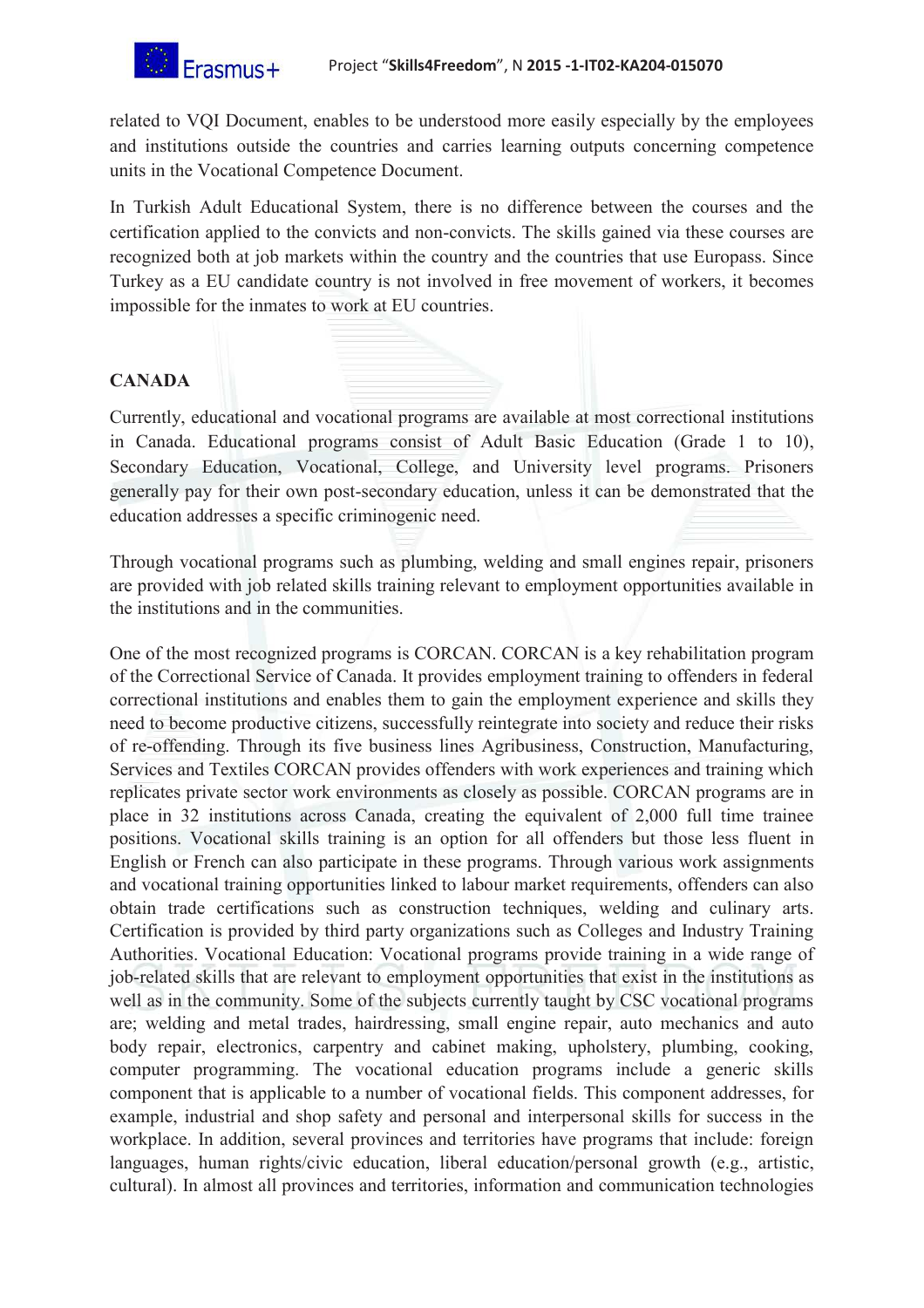

are used in the delivery of at least some of these programs. For certifications, the basic education programs for adults provide the same diploma, used from primary education facilities. Almost all provinces and territories track learner-level information and data on learning outcomes. For example, Quebec, British Columbia, and New Brunswick collect learner-level information on enrolment, attendance, and program completion. The latter two provinces also collect data on learning outcomes from teachers/facilitators, standardized tests for certification purposes, and standardized tests for statistics. Several Canadian provinces have major initiatives and/or have developed policies to support Prior Learning Assessment and Recognition (PLAR). PLAR is a type of assessment that is used to evaluate skills and knowledge, Recognition of Prior Learning (RPL) is a broad umbrella concept which includes three types of assessment processes that are used to evaluate the knowledge, skills and attitudes that people have acquired in their lives. Art and theatre courses run under the "Enhance Successful Offender Reintegration and Public Safety program" at some low and middle security penitentiaries. Some art courses which organize at Canadian penitentiaries are painting, playing a musical instrument, pottery, knitting, quilting, other hand crafts, theatre and some others. Also some of the inmates who attended theatre courses, involves the plays and find the chance of performing for a live audience.

#### **Certification system**

For VET Certifications, CORCAN, in collaboration with the Offender Programs and Reintegration Branch within CSC, offers a variety of vocational training initiatives to offenders across Canada. Vocational training is used to enhance the employability of offenders, and is required to be certified by a third party to ensure that once offenders are released, the certification will be recognized in the community. For apprenticeships program**,**  CORCAN provides employment experience to offenders in areas that are in line with apprenticeship trades. In order to increase the benefits of on-the-job training in the institutions, many regions are working with the provincial governing body responsible for apprenticeship training, regulation and certification to have the hours worked by offenders registered towards a trade. For the basic education programs for adults provide the same diploma, used from primary education facilities.

# **ROMANIA**

In Romania, the execution of custodial sentences is realized in penitentiaries established by a Government Decision, subordinated to the National Administration of Penitentiaries under the direct guidance of the Ministry of Justice.

The penitentiary network has a number of 33 penitentiaries for adults, 3 rehabilitation centre, 2 penitentiaries for minors, and 6 prison hospitals.

Vaslui penitentiary works since 1972 in Vaslui city, situated in N-E Romania. Vaslui penitentiary has a minimum-security regime and a population of 950 inmates.

Vaslui penitentiary has a Department of Education and Psychosocial Assistance - DEPA with 14 specialists (1 social worker, 4 educators - officers, 1psychologist, 1 priest, 1 sports monitor, 4 educational agents).

DEPA's role is to organize and develop psychosocial activities in order to facilitate the social and professional reintegration of inmates. It works in collaboration with government institutions and private partners (non-governmental organizations) in terms of protocols and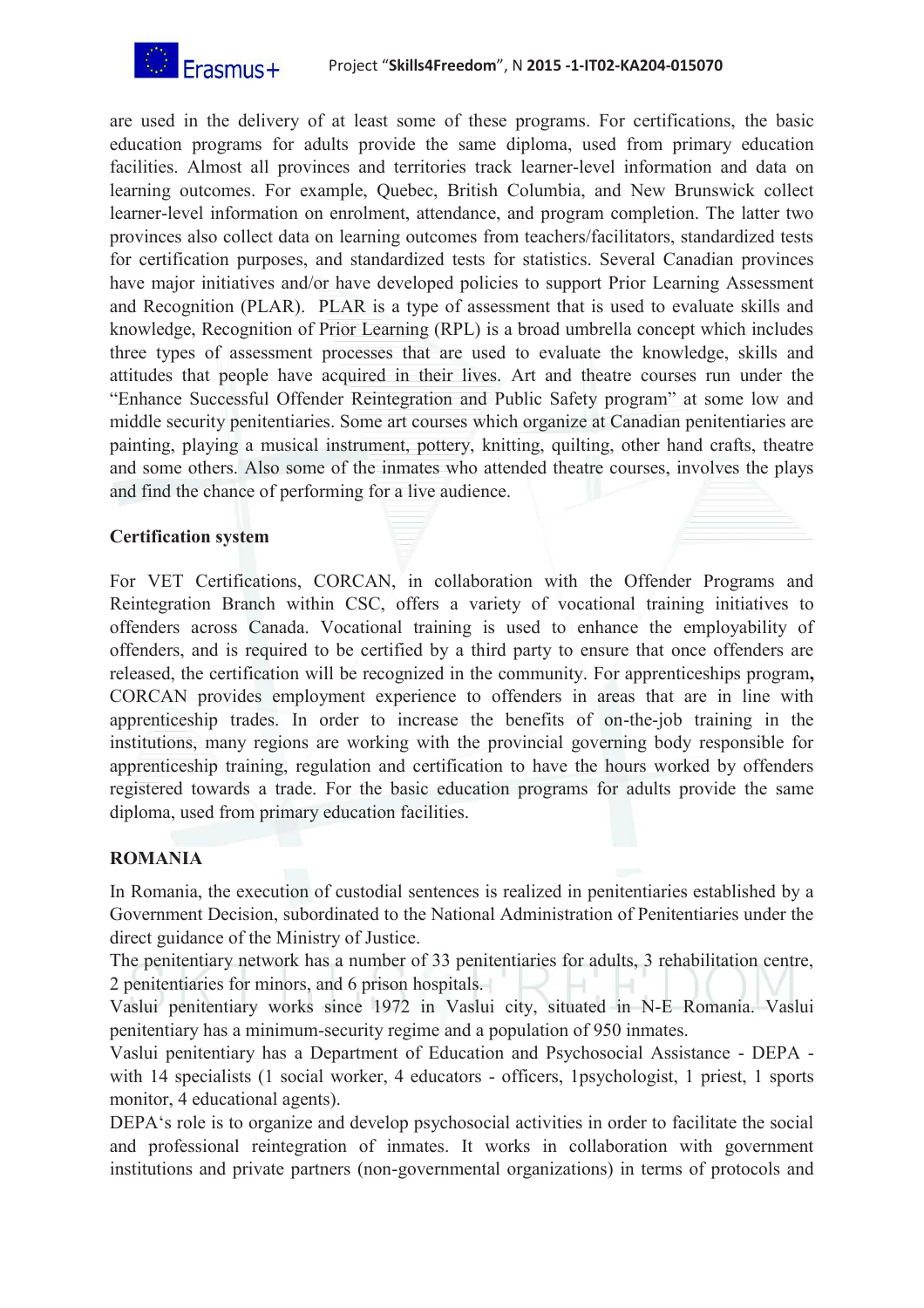

cooperation agreements.

Activities and programs developed with inmates by DEPA's specialists target the following areas:

 - Education (literacy, school education, training courses, artistic activities, voluntary work, library, theatre, religious activities, journalism, movie making, physical activities),

- Social assistance (counselling, group work, mediation),

- Psychological assistance (counselling, group therapy).

The project –Prisoners on stage – Theatre as link between inside and outside, in which we have been collaborating with Teatro dell'Ortica was a real opportunity and a chance for our institution to be involved in social theatre as an occasion to improve our competencies in using art techniques and international networking to promote social inclusion of our inmates. Cultural and artistic activities in our prison include: creative writing, reading, theatre, painting and drawing, graphic design, dance, music, sculpture, crafts and handicrafts (embroidery, tapestry, weaving, etc.).

Over time, in Vaslui Penitentiary *theatre therapy* was used and theatre was made with a special stage played on various themes such as conflict negotiation, fairness and justice, the birth of Jesus, etc.

These theatre plays which had the prisoners as the audience, their families and representatives of public institutions in the community and also students from various high schools in the city have been successful, especially appreciated for the ability of the actors to get involved and how prisoners were able to get inside the characters, to read and to send messages.

Theatre proved to be an effective method of rehabilitation, prisoners were able to experience different roles (positive or negative), to see and feel the public reaction towards socially accepted and unaccepted behaviour.

Drama therapy offers the possibility of discovering the creative potential that every prisoner has.

Annually, a theatre festival is organized by the National Administration of Penitentiaries involving all the penitentiaries in Romania with strong preoccupation in art and theatre. This fact proves once more that rehabilitation for those who made an error can be done using art and talent of people we work with.

Artistic activities carried out with prisoners are part of their education and rehabilitation. The theatre helps prisoners to become able to express themselves freely although they are deprived of their liberty. Theatre offers inmates the opportunity to develop their personality.

Roles they interpret in a play help them learn to cope with problematic situations without breaking the law. It helps to find optimal solutions for any contingency. Inmates learn to manage their resources efficiently and cope with risk situations.

Theatre offers inmates the opportunity to communicate and work together, to fulfil their tasks in this team and help colleagues to play the role that they received.

The theatre is a link between prisoners and the outside world. Presenting theatre outside prison allows prisoners to talk about themselves and about their community issues.

Also Vaslui Penitentiary organized a theatre scene where our team attended and also students from high school were invited to play.

Theatre can be a bridge between inside and outside. As noted above theatre is a way of communicating with the outside world.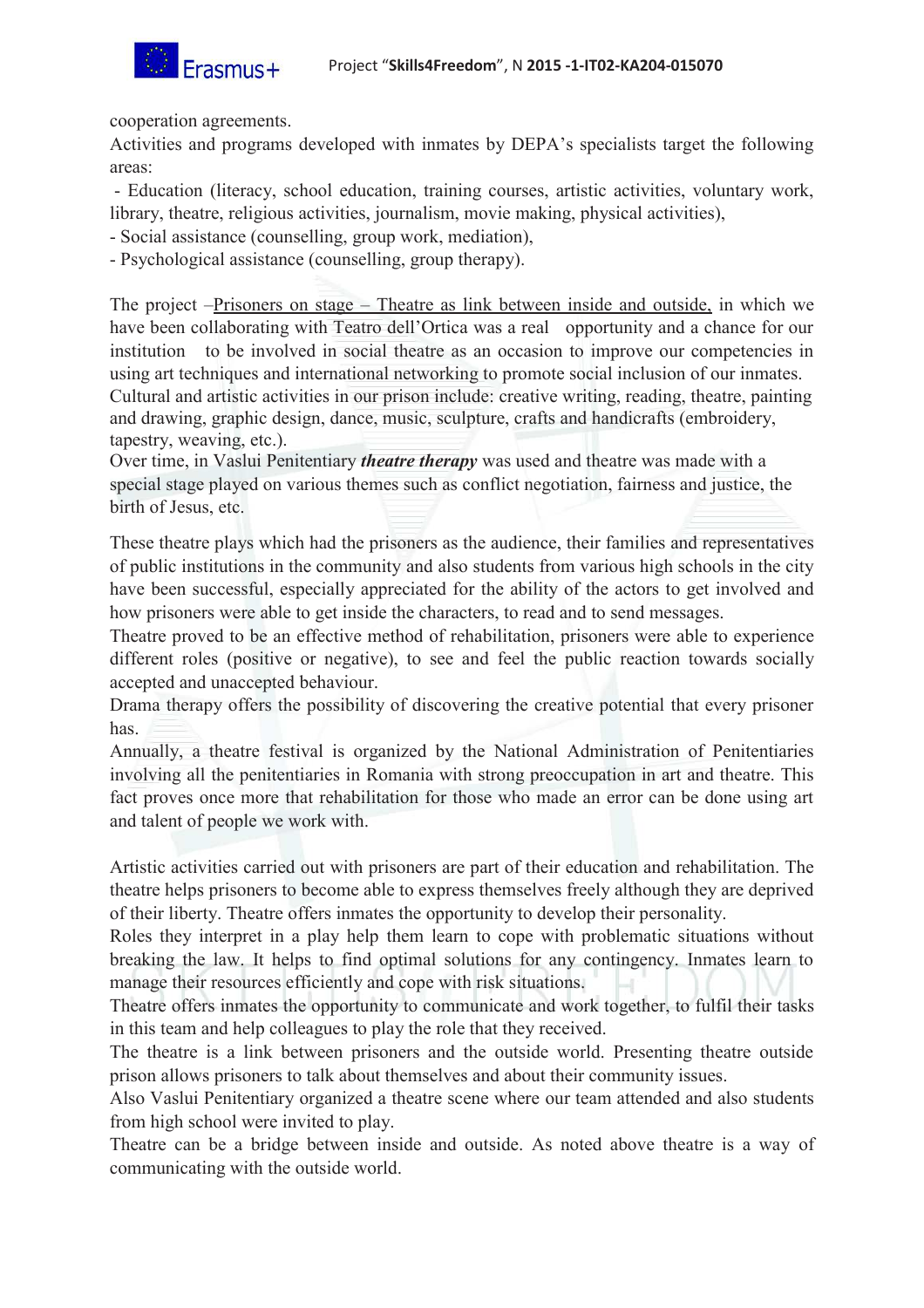Acceptance and finding solutions to problems faced by prisoners is an important step towards a more secure and better life.

The theatre is therefore not only a way to combat prejudice but also a mean by which the community can know how to participate in solving the problems of people touched by social exclusion.

In Vaslui penitentiary we organise the following activities:

\*Cultural and artistic activities- creative writing, reading, theatre, painting and drawing, graphic design, dance, music, sculpture, crafts and handicrafts (embroidery, tapestry, weaving, etc.). Poetry and prose composed by detainees.

\*Manufacture of handicrafts items and organizing exhibitions with these objects (paintings, sculpture, handmade cards, etc.



# SKILLS4FREEDOM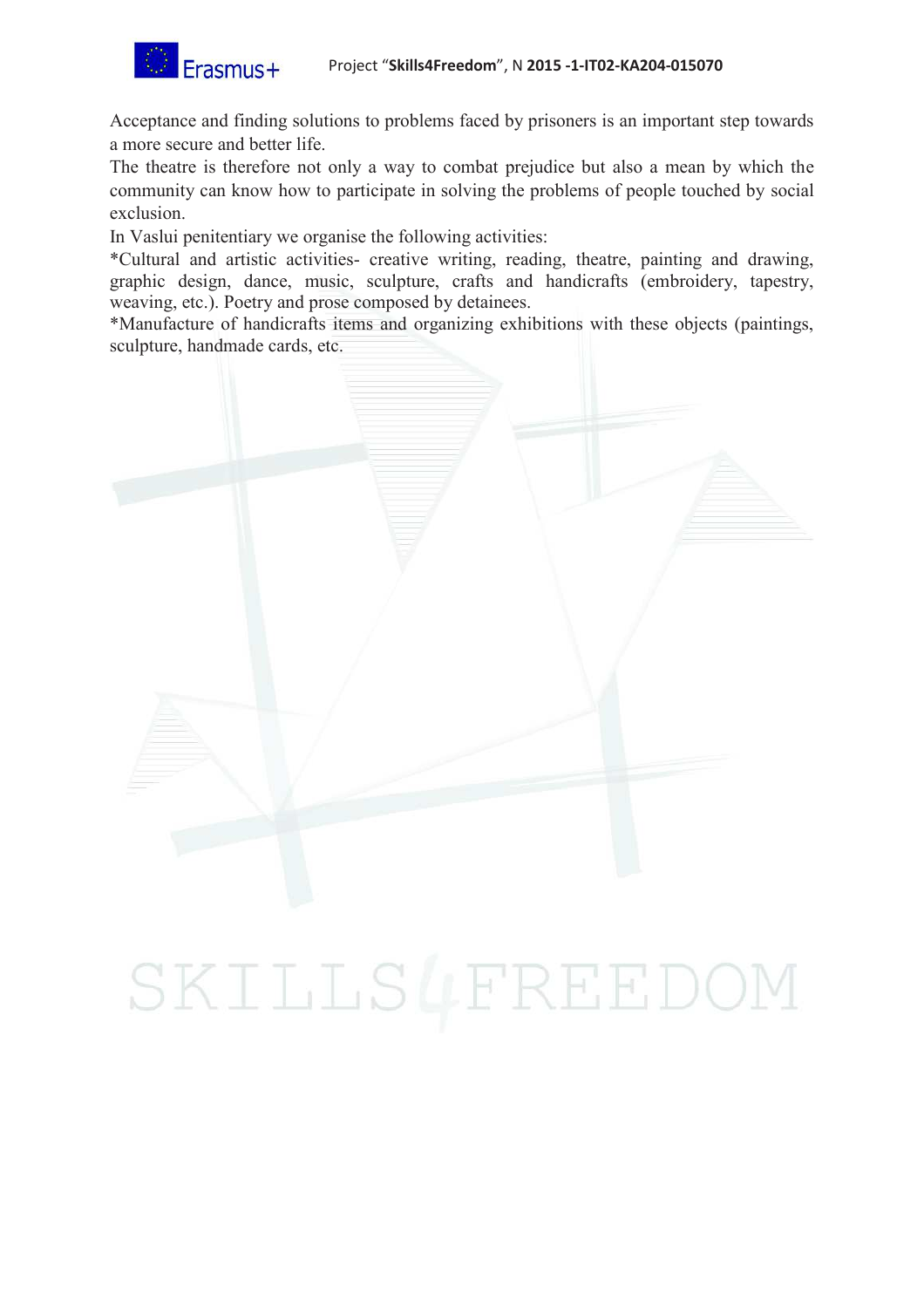

## **UNIT 1**

### **SUBUNIT 3**

## **BULGARIA**

The democratic changes in Bulgaria in the early 1990s and, in particular, the country's admission to the Council of Europe in 1992 and to the European Union in 2007, are important preconditions for the development of legislation, which can introduce a modern European approach. The period between 1990 and 1992 marks the start of reforms in the rehabilitation work and the penitentiary personnel. Bulgarian legislation starts to adjust to the European, but the reforms in the prison system are practically unfinished.

To the persons in probation are available all opportunities for education and qualification as are to other members of society, without any additional preferences or support, besides the motivation conducted in the educational facilities.

The mission of the prison school is to increase the skill and education level of the inmates and thus providing opportunities for pre-professional and professional training. The educational process targets to develop the overall personality of the individual as all inmates are encouraged to participate in its every aspect. The creative and cultural activities are widely covered and provide the space for emotional expression and development.

In Bulgaria education is compulsory by the age of 16. The compulsory education consists of pre-school, primary education, secondary education, and higher education.

The higher education system in Bulgaria consists of different graduate and postgraduate programs, acquired in colleges and universities after graduating secondary school. Most of those programs are not available to inmates, except for those which allow distance learning.

All activities for acquiring education and qualification in prison are overseen by The Minister of Education and in accordance with the Public Education Act.

Almost all activities for acquiring education and qualification are available to inmates through special schools under General Directorate "Execution of Punishments", although not all prisons have such, and the activities are primarily focused on secondary or professional education. In regards to higher education and arts, such opportunities are not available.

The main factors in rehabilitation and correction of the inmate behavior are considered to be social, educational, and manual labor activities. That is why the mechanism of education and qualification is included in the social and correctional part of the Execution of Punishments and Detention Act. The act provides the equal access of the inmates to the above activities as well as their right to basic, professional and social education in return for a decrease in sentence.

25 years ago there have been schools in each prison, however after the democratic changes, only 6 remain. The only newly opened school in the last 10 years is the one in Bobov Dol in 2013. There are six prison schools and some of them have branches in other prisons:

- "Deprived of liberty but not education" – this is the slogan for the school in Central Sofia Penitentiary. The student there this year are 100 and divided into 4 classes: from 1 to 4 grade. Their age is from 18 to 68.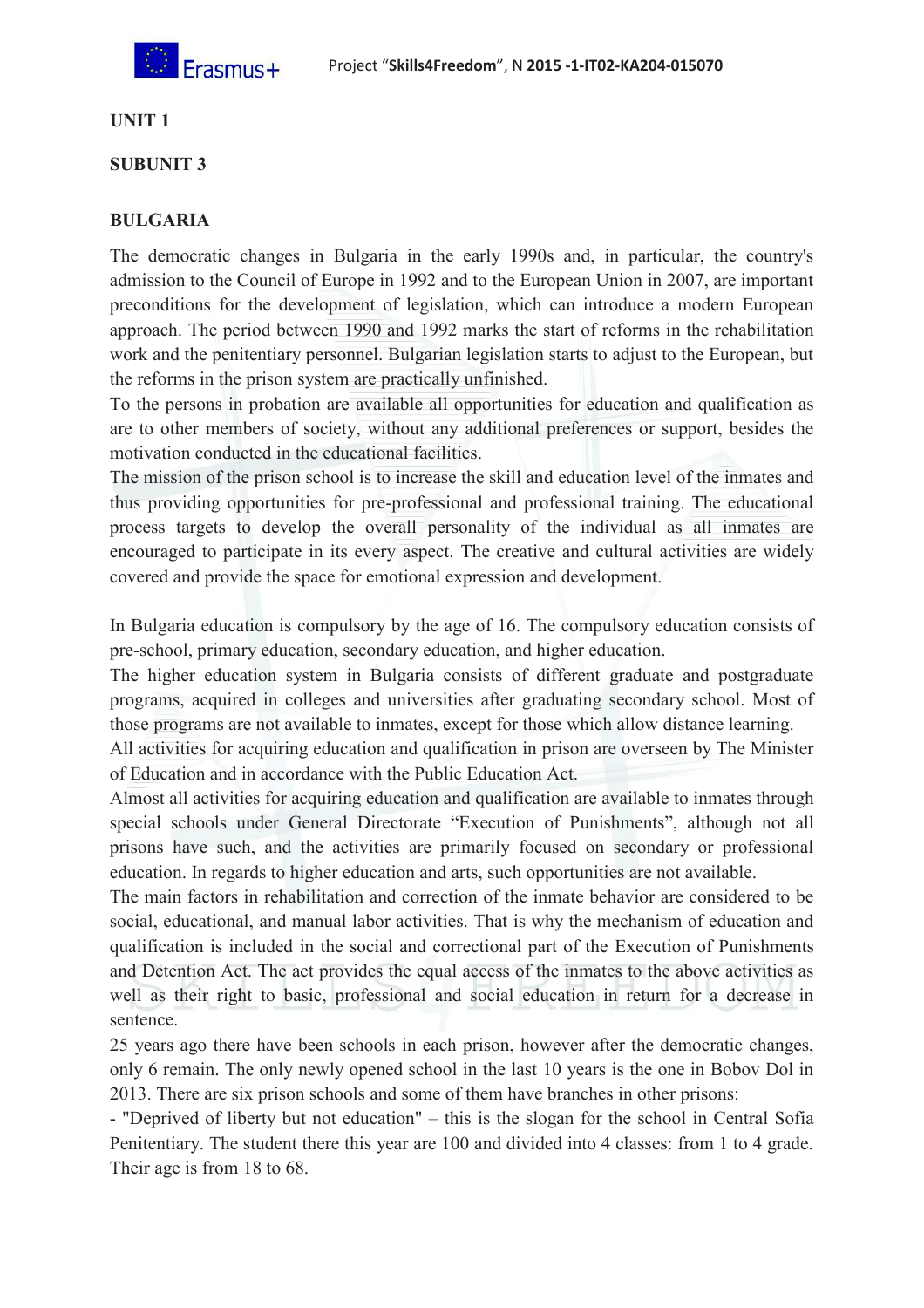

- In Sliven Penitentiary, there is an evening school from 1 to 12 grade. It includes educational workshop, computer room, rooms for extracurricular activities and a library. The primary education is from 1 to 4 grade. 1/3 of population attends educational process. Students from 5 to 12 grade acquire a professional education with qualification "tailor" and "dressmaking operator". The school has branches in Burgas and Varna Penitentiary.



Start of the school year in Silven Penitentiary Teather production - Sliven Prison - a performance held outside prison - in the town

- Stara Zagora Penitentiary has a professional school, that provides the qualifications "woodworker" and "plumber". The school accommodates an average of 500 students per year.



Profesional education in Stara Zarora Prison

- Lovech Penitentiary has an evening school, which includes professional classes after 5th grade with qualification "locksmith'' and "plumber".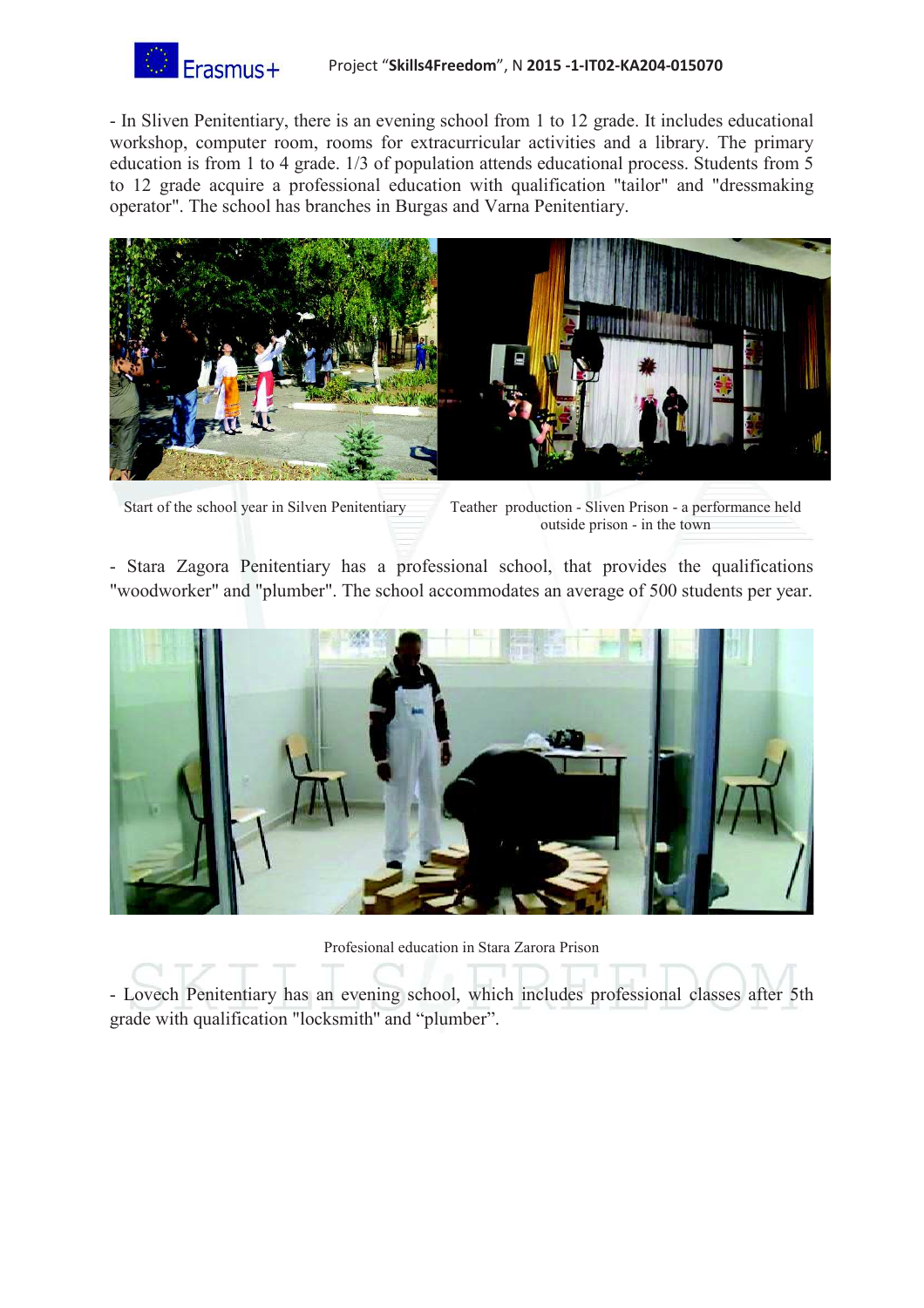



Classroom in Lovech Prison

- Bobov Dol Penitentiary – since 2013 a secondary school has been opened, which covers from 1 to 9 grade.

- Vratza Penitentiary has a secondary school with an option for professional qualification.

For all educational activities in prisons schools, inmates get diplomas and certificates for a qualification, which are acceptable to potential employers. Students take exams (sometimes a practical exam) to obtain a certificate and to get a secondary school diploma, they take a final exam on a subject chosen by the student.

Since 2010, the activities in almost all prison schools are growing, which is one of the main tools for resocialization and reintegration of the inmates in society. Professional education is preferred as it includes qualifications which give a better chance on the labor market.

Additional, inmates can get certificates for acquiring skills and education through educational projects.

At the same time, in order to obtain a certificate of acquired professional qualification, they have to have a primary education diploma, and in some cases – secondary education, which creates a vicious cycle. The problem is further complicated by the lack of will in many inmates to get education and qualification. In some prisons, however, the biggest incentive for inmates is the decrease in the sentence and, in some rare cases, genuine interest.

After successfully completing professional training, inmates receive a diploma for acquired qualification, while for completing other skill courses, they receive a certificate from the organization, which initiated the project. Formal educational and training activities with the inmates can be conducted only by prison schools while other projects can also be handled by non-governmental organizations.

**Theatre and art activities** in the prison are informal and voluntary. They are not considered a serious activity, but rather a way to pass the time or as and addition to certain holiday celebrations. There is not active work for acquiring artistic skill or competencies in terms of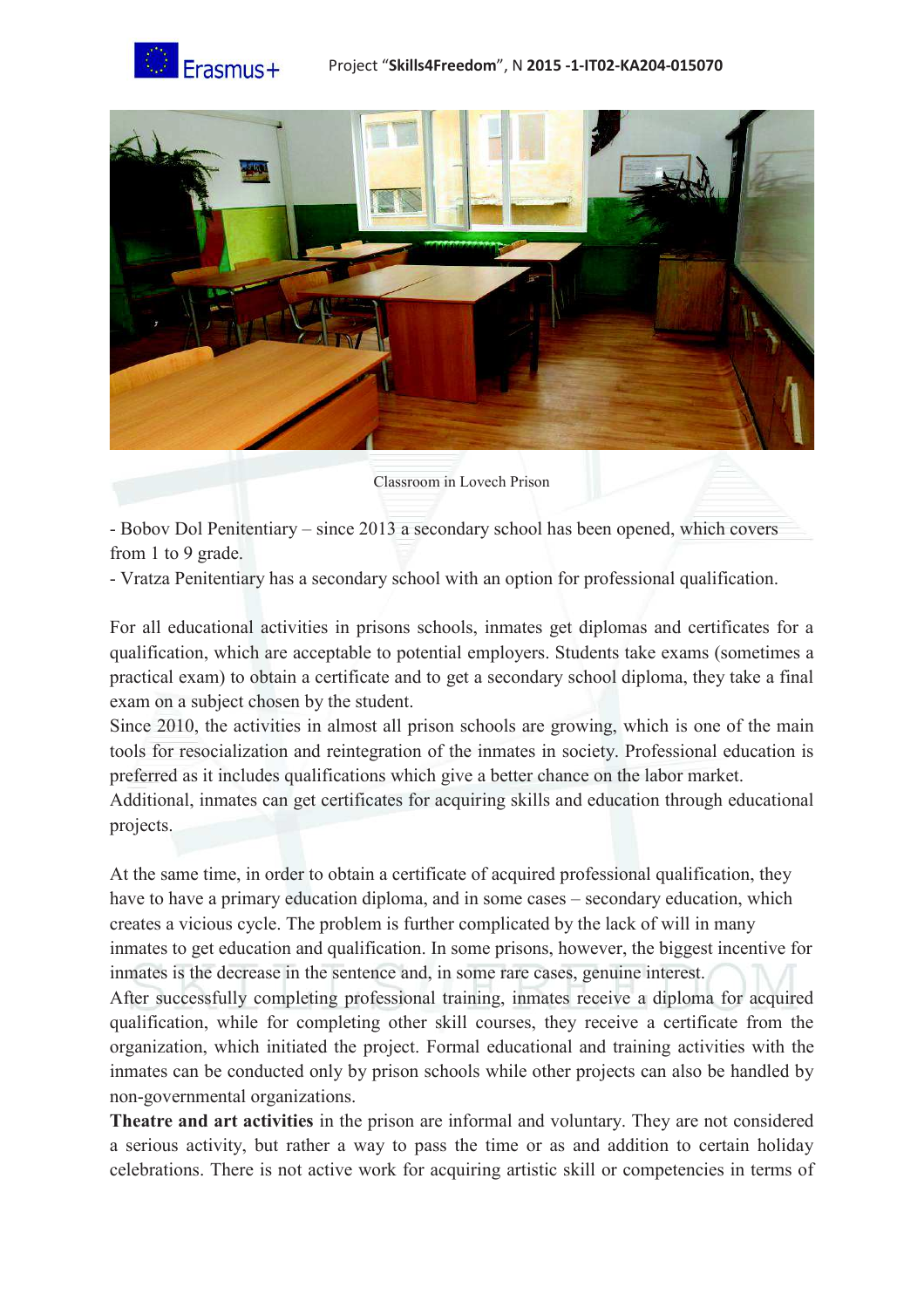

professional growth. Most inmates conduct some cultural or artistic activities, but they are not reported as it depends on the desire of the prisoner and is not in relations to The Ministry of Justice.

## **GERMANY**

The principal goal of incarceration is to help inmates lead more independent, productive lives in society once released. As a result, life in prison aims to inculcate fundamental skills that offenders will need in the community. In some prison systems, vocational education is delivered alongside work activities while in others vocational training forms a part of the prison education service. It is difficult to offer the same range of vocational programmes in prisons as in the ordinary education system outside prison and for the training offered to keep pace with developments in the skills in demand on the labour market. However strong links between work and training can enable students to learn theory in the classroom and conduct practice in the prison workshops. For example in Germany, the small-scale computerrecycling project 'ECO-PC' enables female prisoners in Berlin and Brandenburg prisons to undertake 'on-the-job' learning and to work towards an individualised certificate through learning units in subjects such as IT basic skills, German and mathematics.

In german prisons normaly existing various models of formal or informal education.

For some more information:

Models of school education and vocational training: www.knastzeit.de/?page\_id=9

Different possibilities and chances of external studies: www.justizportal-bw.de/pb/,Lde/1242172 www.jvafuerfrauen.niedersachsen.de/portal/live.php?navigation\_id=26638&article\_id=89465  $&$  psmand=179 www.bbv-eberswalde.de/berufliche-bildung/arbeit-und-qualifizierung-im-jugendvollzug.html

Art Therapists working in prisons, especially in Saxonia: www.kunstimgefängnis.de

Certifications in skills gained in cultural projects are existing in a basic format: www.kompetenznachweiskultur.de

# **LITHUANIA**

The poor material conditions of detention and serious levels of overcrowding in most of the establishments define the situation in prisons in Lithuania, an impoverished regime for remand prisoners, and insufficient health-care staff resources. Three different types of regime – lenient, ordinary and strict – exist for sentenced prisoners, each of them providing a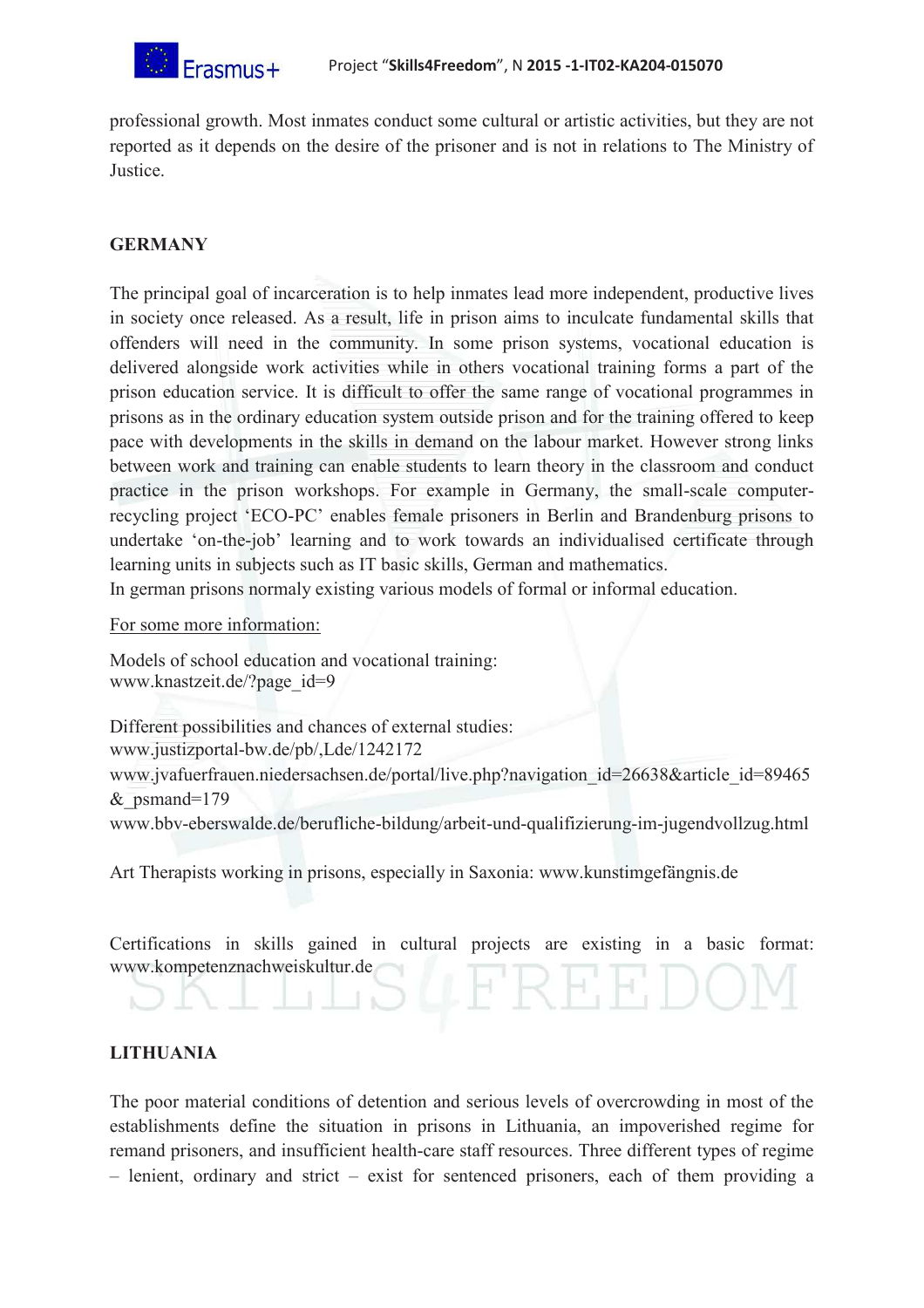

different situation as regards activities and contacts with the outside world. Depending on the behaviour of the inmates, the prison administration decides which one should apply to them. A limited number of activities was being offered to inmates. In Alytus prison(1,460 places) 230 prisoners had been enrolled for vocational training in 2012-2013. The same number of inmates was able to attend school. There were 87 positions available (occupied by 131 inmates) for work on maintenance in the prison and 181 inmates were working for a state company in various workshops. The authorities indicated that the premises used for artistic activities had been improved and expanded, allowing 35 inmates – instead of the eight previously – to participate in such activities. They further indicated their intention to set up an additional training on computer literacy as well as to offer the possibility to register at the Alytus science university.

The research indicates that there are no traditions to carry out social arts projects at Lithuanian correctional institutions, but regardless of the experience the artists would be interested to work with inmates.



# SKILLS4FREEDOI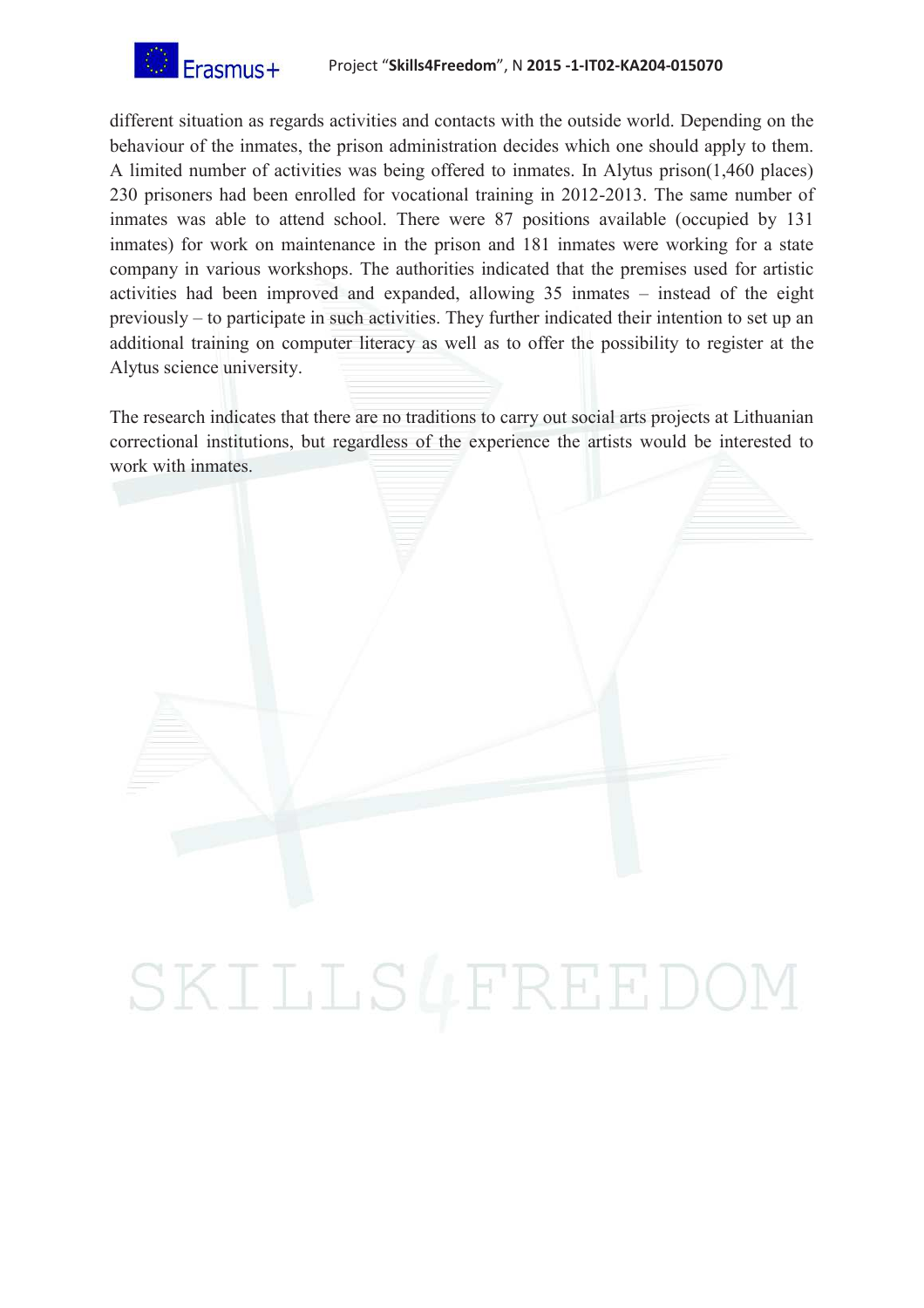# **SURVEY OF CURRENT PRACTICES**

# **RESPONSES RECEIVED FROM INDIVIDUAL ARTISTS**

|                                    | <b>DE</b> | LT |
|------------------------------------|-----------|----|
| <b>Overall</b>                     | 28        | 22 |
| $(inc. organisations - see below)$ |           |    |
| Artists wanting to work in         |           | 16 |
| prisons (with organisations)       |           |    |
| Artists with experience of         | 10        |    |
| working in prisons (with           | $\omega$  |    |
| organisations)                     |           |    |

## **RESPONSES**

GERMANY: A reasonable response was received from both inexperienced and experienced artists

LITHUANIA: Only just over a quarter of respondents are working/ have worked in prison.

# **AGE-RANGE**

GERMANY: The average age of those working prisons was 40-45.

LITHUANIA: The age of artists who want to work in prisons differs, but mostly of them are over 40 up to 60 years. Those who already were engaged in prison arts projects age is over 30 (dance) and over 40 up to 60 (art, drama, multimedia)

# **MAIN ART-FORMS**

GERMANY: Over half worked in drama/theatre, a few in film and literature, none in the other art-forms.

LITHUANIA: The majority artists who are interested to work in prisons are visual art professionals (12), 2 – dancers and 1 – specialist in multimedia. Artists who have worked in correctional institutions are visual art specialists (4) and dance specialists (2).

# **PRISON CATEGORIES**

GERMANY: Most artists work in male and juvenile prisons, a few with women and longterm prisoners

LITHUANIA: Arts professionals mainly prefer to work with female inmates, slightly less willing to work with men and juvenile.

# **COMMENTS FROM ARTISTS WHO WOULD LIKE TO/ HAVE WORKED WORK IN PRISONS**

# *BENEFITS OF ART*

*I see the artistic process as very appropriate for getting to know yourself anew and for learning to express yourself. The collective pressure of a project with the reward of a public*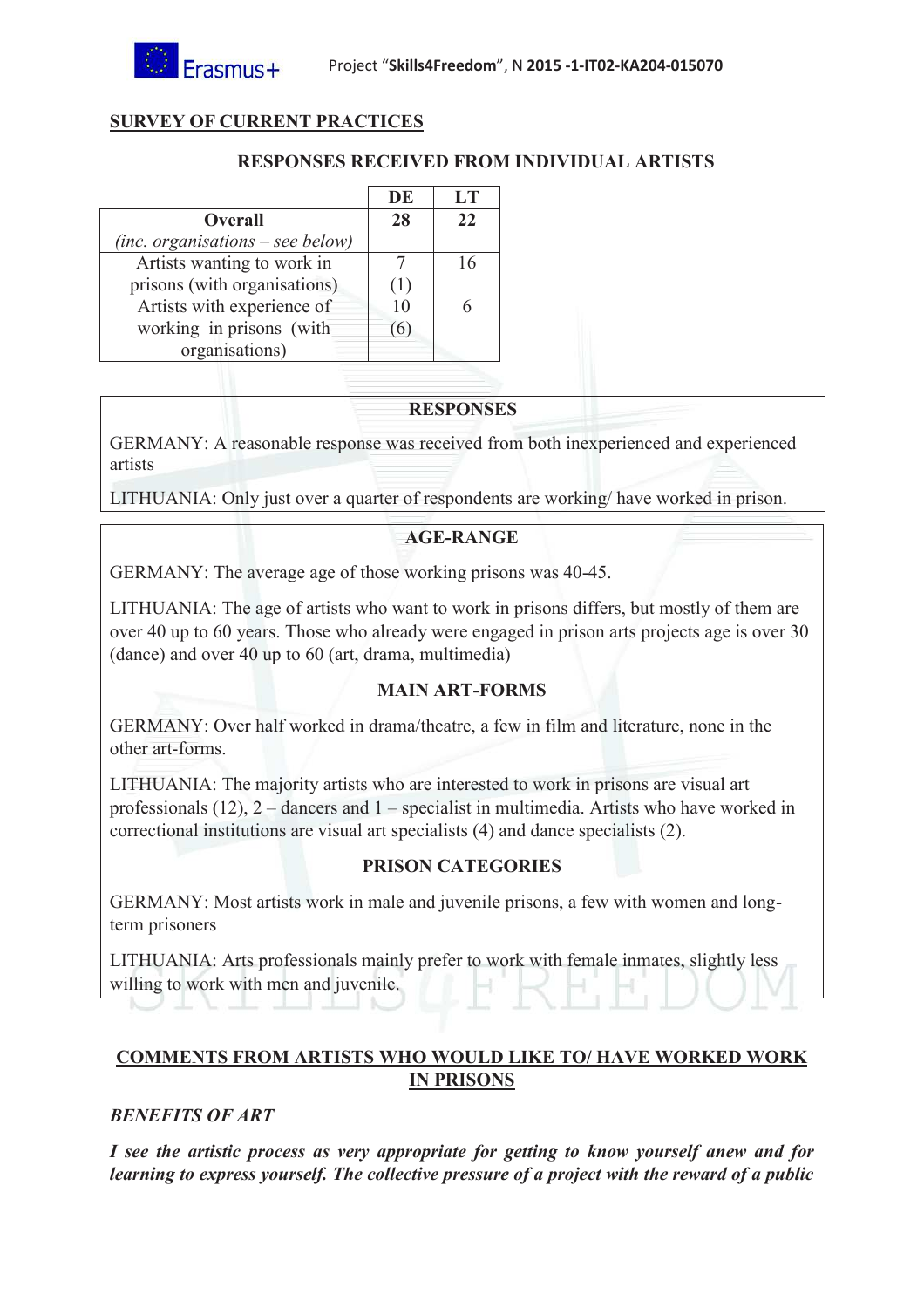

*performance, the negotiation of roles, putting yourself in another's shoes, being allowed to give creative ideas a free run – all this is an experience of great potential for everyone, but especially for those who no longer believe in themselves and in whom others no longer believe. [DE]*

*Art intensifies the examination into the working of mechanisms which unfortunately are no longer questioned and enables the individual and also society as a whole to wake up and ask existential questions about human existence. [DE]*

*"There has always been an interest in every man's inner world. I observe client change through art therapy sessions. Often the client has a great "hidden" artistic talent, mostly concerned with learning about the subtleties of life." [LT]*

*I* would like to share my knowledge or competence to everybody. *I* wish to show, then a *person is deep in the creative process, he/she is able to forget maters of every days life, open out, to see ourselves, our hidden emotions, the more self-confidence. During the previous project "Come and learn" I could realize that, in half of the year because of creativity of women they could reveal thoughts, feelings and found a common language* 

*"outside". [DE]*

In Germany- educational work takes place in many prisons. Artistic projects are not so frequent. The biggest problem is often the number of prison staff to attend such projects. In prisons in LITHUANIA - not many opportunities for educational and artistic projects.

# SKILLS4FREEDO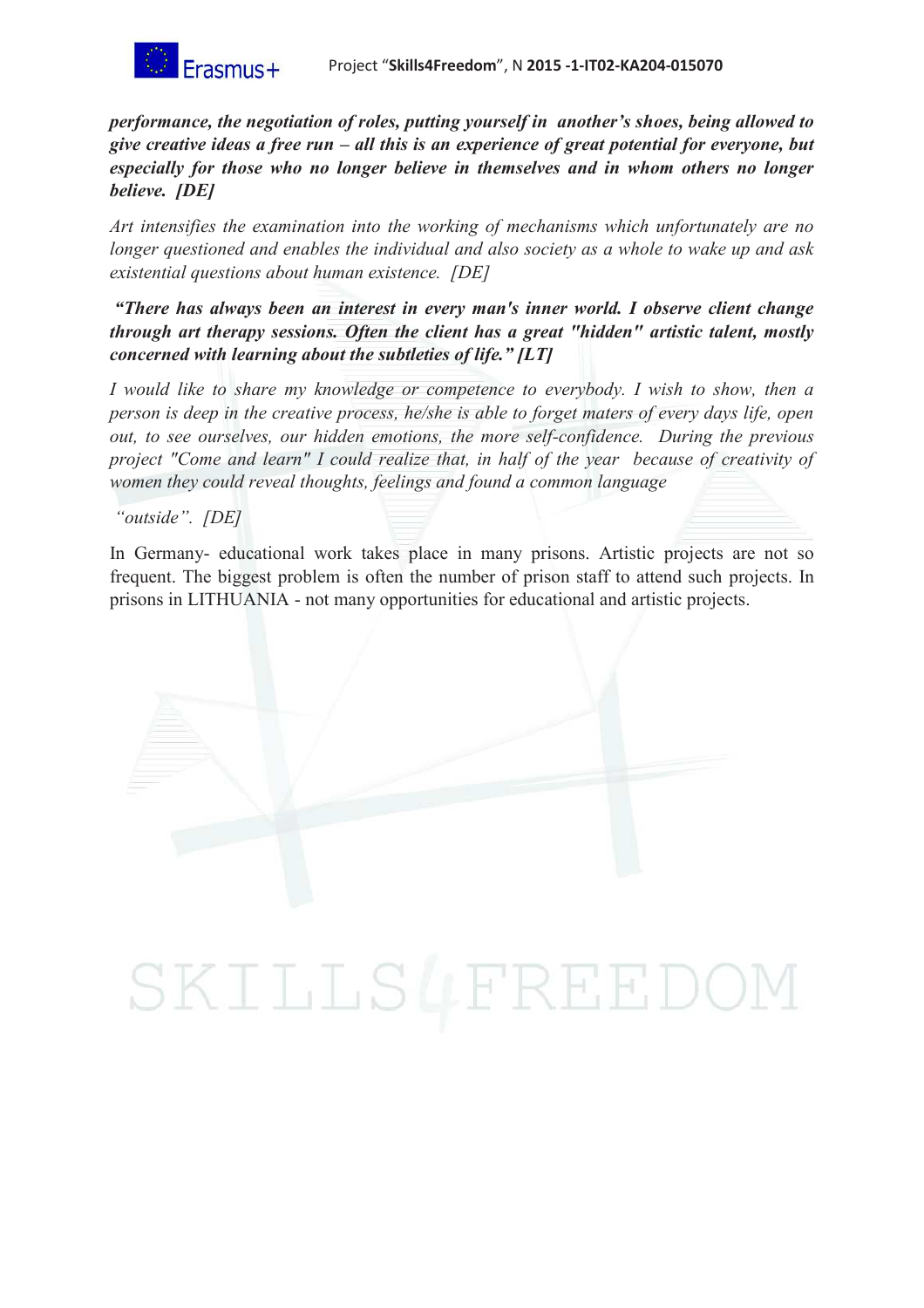

**UNIT 1** 

#### **SUBUNIT 4**

## **BELGIUM and ESTONIA**

With a century-old tradition of expanding educational access to everyone, particularly

historically underrepresented groups and non-traditional students, the centers for adult education in Belgium are natural partners for projects that are offering adult secondary vocational education.

The centers of adult education in Belgium also tend to cost less, with tuition rates of  $\epsilon$ 1,50/hour for regular inscription in 2016 and free for inmates, compared to other private institutions outside prison. This low cost makes the centers of adult education programs particularly attractive to prisons, since community and federal funding for correctional education has not kept pace with the growing prison population.

Further, centers for adult education have a reputation for greater course flexibility and more direct contact with local community populations, especially industry. Often businesses requiring additional training and professional development for their employees approach their local institutes to provide such education. This tendency to seek out new client bases while responding to social changes is important for prison secondary vocational education.

#### MODULAR STRUCTURE OF THE PROGRAM

The structure supporting vocational adult education, whether centralized (coordinated at the community level), decentralized (coordinated on an institution-by-institution basis), or a combination of the two, can affect program content and the transferability of the credits, certificates, and degrees earned by inmates. In general, the more decentralized a system is, the more difficulty it has with ensuring that courses and programs articulate among formal institutes and are recognized by business and industry.

As the government has succeeded in getting employers to recognize their prison-based educational programs, they are stimulating the correctional facilities and the various centers of adult education to provide inmates the same modular courses as outside prison. Moreover, since most correctional programs are offered on-site rather than through distance education, the absence of a standard modular system could create transfer issues for inmates since inmates are often transferred from one facility to another and therefore may be unable to continue the course or program in which they were previously enrolled. A similar transfer issue could occur when inmates are released from prison; their hometown is generally not the same town where they were incarcerated and enrolled in college courses.

The region "Kempen" in Belgium is an example of a centralized model with a standard modular system for correctional courses. Since 2007, the collaboration between the centers of adult education and the prisons has provided classes to more than 1,000 inmates annually. This partnership was created by VOCVO, a new authority with mandate assigning responsibility for the design of correctional education in the region "Kempen". VOCVO dictates everything from the management structure of the partnership to the programming parameters, such as how new prison programs are established, which agency has responsibility for which tasks, and inmate eligibility and participation regulations.

An important priority for VOCVO, is parity of course quality offered to inmates and nonincarcerated individuals. Moreover, to ensure that correctional education programs maintain a coordinated and systematic focus, a joint course/program approval process has been adopted by the centers for adult education. Before a course may be recommended by VOCVO for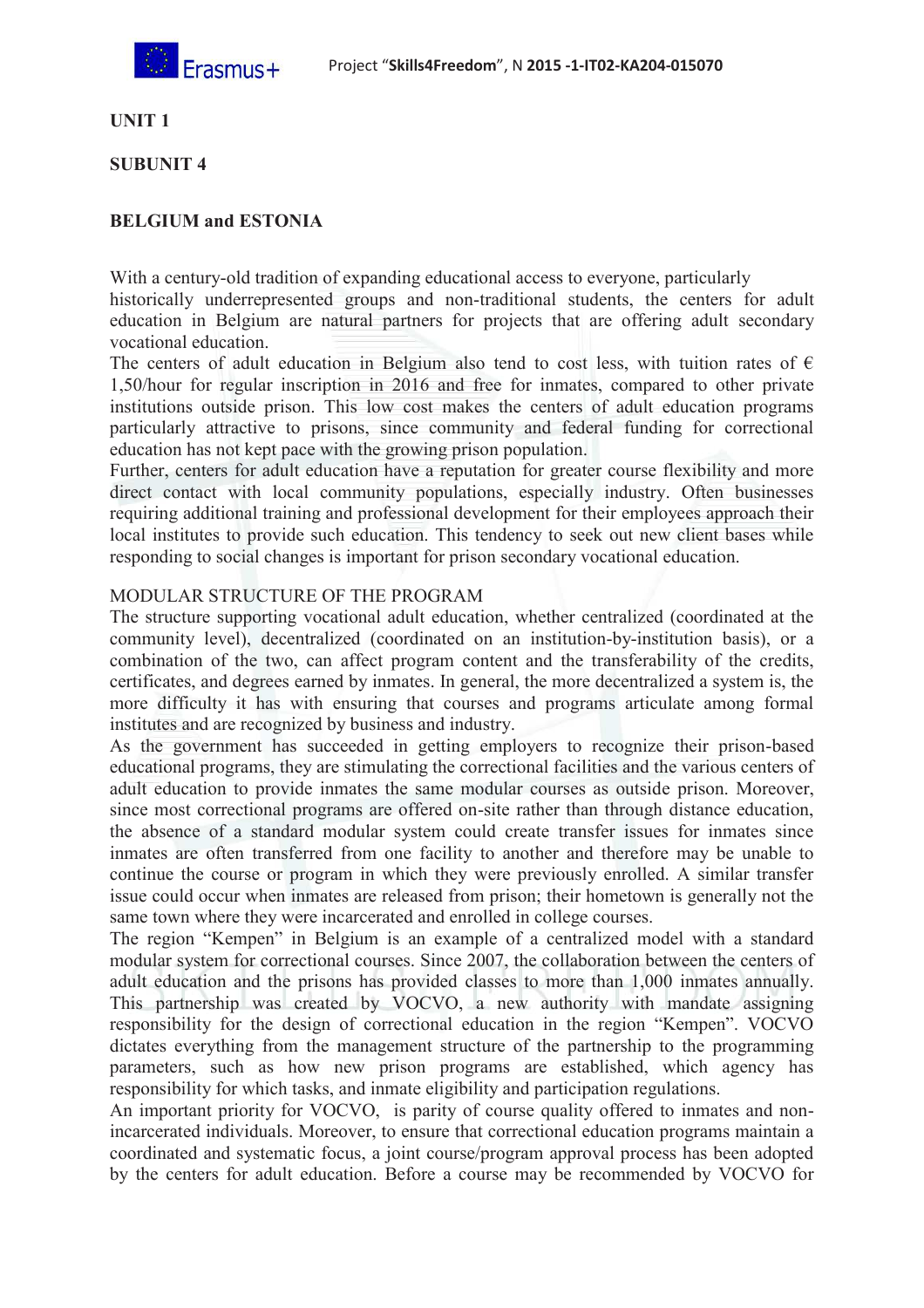

approval, it must be reviewed by all the active partners. In making these recommendations, the partners consider the appropriateness of the program for the offender population (e.g., licensing requirements and safety issues), regionwide labor market demands, availability of funds and space, and offender average length of stay at a facility. Courses and programs also must lead to specific certificates or degrees. Inmate certificates and degrees, as well as institute transcripts, are identical to those offered outside of prison and recognized by the government.

In an attempt to address low completion rates due to inmate transfers, the centers of adult education have an agreement with the local prisons to hold inmates enrolled in the vocational program for industrial painters until they complete their coursework. On occasion, however, other factors (e.g., drug treatment) "trump" this agreement. When considering these transfers, the centers of adult education work closely with VOCVO to determine the best solution with the results of Table 1.

|                  | Table 2. Certificates Awarded in the vocational program for industrial painters in the |  |
|------------------|----------------------------------------------------------------------------------------|--|
| prison of Wortel |                                                                                        |  |

|                                                 |               | $2nd$ sem 14-15<br>$1st$ sem 14-15 |               |                         | $1^{st}$ sem 15-16 |                         |
|-------------------------------------------------|---------------|------------------------------------|---------------|-------------------------|--------------------|-------------------------|
|                                                 | Students<br># | Certificates<br>awarded            | Students<br># | Certificates<br>awarded | Students<br>#      | Certificates<br>awarded |
| Basic painting and wallpaper<br>work (40 hours) | 10            | 8                                  | 10            | 5                       | 10                 | 8                       |
| Wallpaperwork<br>(80 hours)                     | 10            | 6                                  | 10            | 7                       | 12                 | 9                       |
| Decorative painting<br>(80 hours)               | 12            | 9                                  | 11            | 9                       | 11                 | 8                       |
| Manual opaque painting<br>(60 hours)            | 11            | 9                                  | 10            | 5                       | 8                  | 7                       |
| Manual non-opaque painting<br>(100 hours)       | 9             | 7                                  | 10            | $\overline{4}$          | 9                  | 6                       |
|                                                 |               |                                    |               |                         |                    |                         |

#### **What is the legal status of the certification ?**

In Belgium the modules offered by an institute of formal adult education in general and vocational education are based on state-controlled curriculums. As the institute of adult education is offering the same modules in prison as outside the prison, the successful students inside prison have the same certificates as outside the prison.

In Estonia general education and vocational training study is based on state-controlled curriculums. For graduates prisons have school-leaving certificate which is equal to ordinary school certificate.

After finishing social course the participants get course-certificate or class-certificate.

After finishing official language course – official language certificate.

After informal course – pertinent attestation.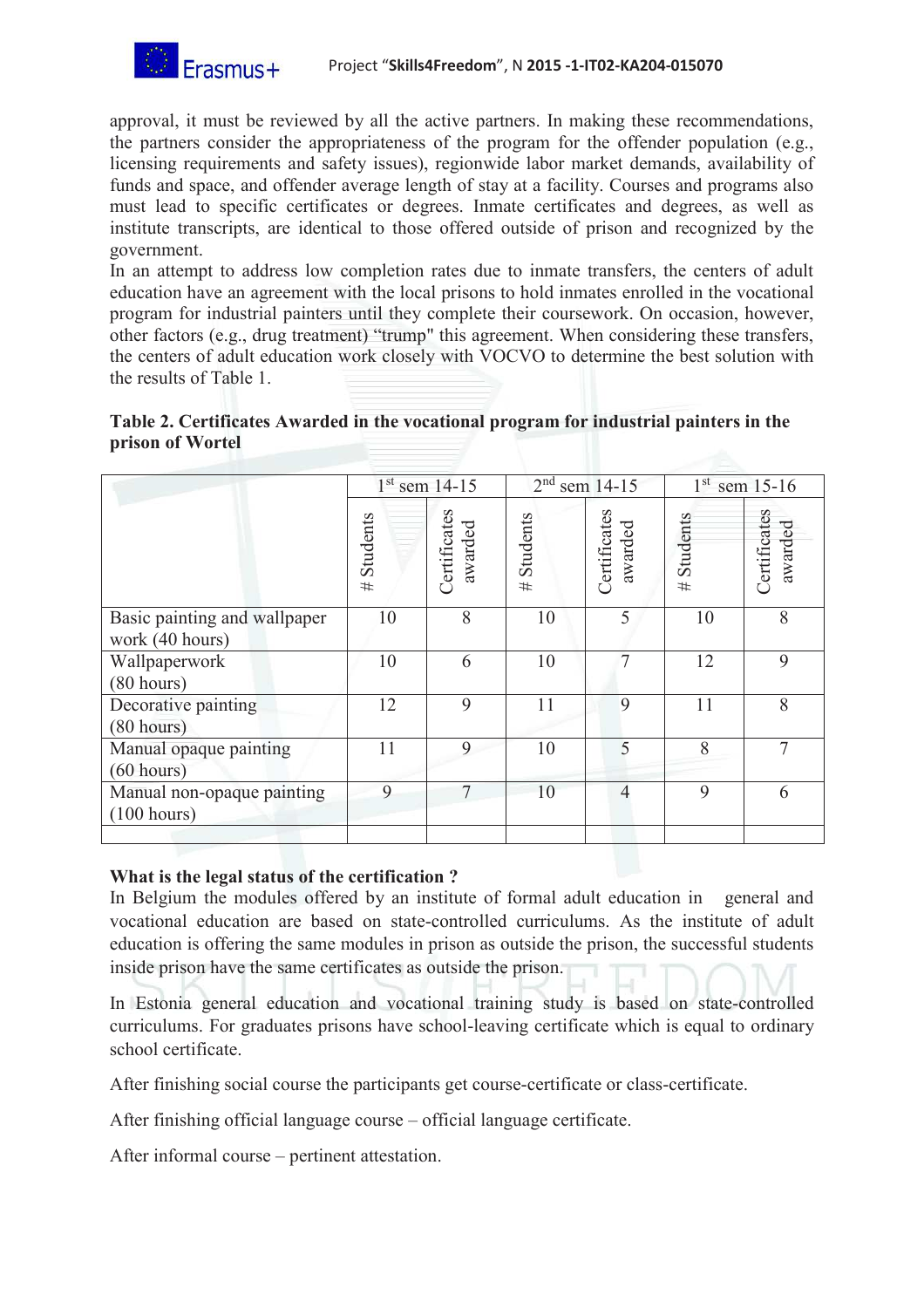

# **MONGOLIA**

Mongolia is one of the Asian countries, which the criminal justice system of the Executive is close to the Polish law. In August 2016 the revised Penal Code will come into force, in which the most severe penalty is life imprisonment. The Criminal Code of Mongolia, being in force at the time of writing this report, provides a penalty of elimination. In the light of information from the Human Rights Report of 2013, the conditions of imprisonment in the country have improved in comparison with the previous years. The system of execution of imprisonment does not differ from assumptions in Poland (prisons of the closed-end type, formative and open, separate juvenile and women). The Government of Mongolia does not oppose to the visitations of representatives of international organizations in penitentiary units, takes action, the aim of which is to improve the conditions of detention units.

In Mongolia, as in Poland, there is no framework that would determine the kind of competences of the sentenced to imprisonment. The baseline is the level of education at the time of seat in the prison, and new skills, which condemned have acquired in the course of detention that would allow them to take the job.

Educational activities, including those that contain general education, take place in many forms. They are adapted to the needs of society, as well as to individual needs and opportunities. It is obvious that not all of the needs of individuals can be satisfied under the conditions of the isolation of prison, not only for security reasons. The activities of criminal rehabilitation programs lead to skills improvement, particularly with reference to young offenders. In the course of activities they not only learn, but also realize their interests in the forms of artistic creation, particularly by painting.

Shaping new skills is focused primarily on the convict's development and his adaptation to life outside the prison. Education obtained during the imprisonment is certified. It has the same value as the one gained in the conditions of freedom.

Vippasan meditation deserves a special attention in the process of rehabilitation. It has been successfully implemented in the prisons of Mongolia. The course lasts for 10 days, during which participants learn how to proceed in accordance with the law and tradition. Successful participants have big chances for not returning to crime.

In the light of the available data it has been established that sentenced to imprisonment in Mongolia study and receive education from primary to higher levels.

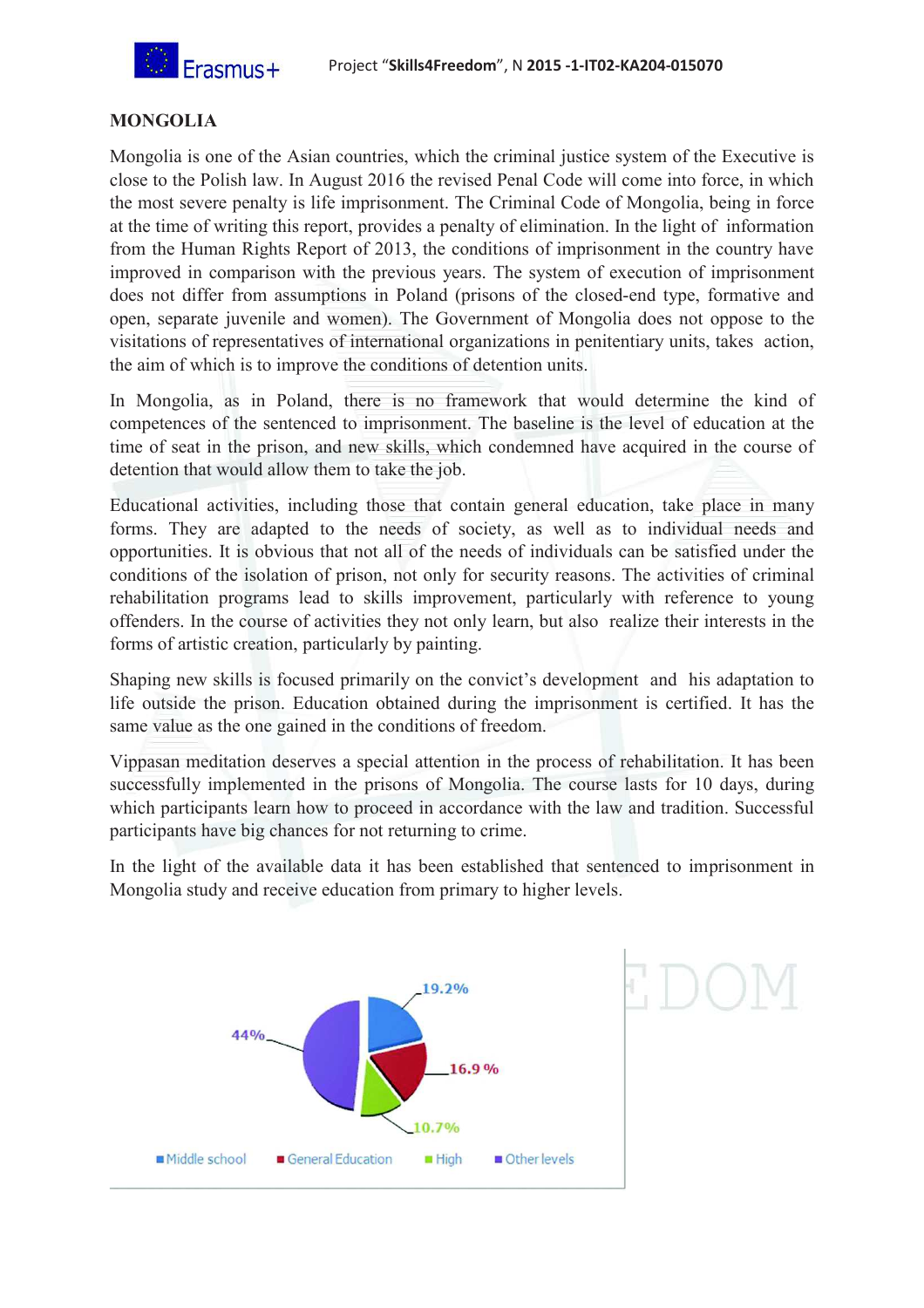

Certificates and diplomas from certain schools are the same as those acquired by the graduates in the conditions of freedom.

Convicted participate in training organized by external entities. Prisoners may choose the type of education out of the 13 options that are addressed to them: craft professions, farming and livestock herding, computer classes, learning English language, dance, music etc.



Source: Present Conditions of Human Rights In Mongolian Prisons

Acquired education allows you to obtain employment after completion of the sentence. According to available data, the choice of the type of education belongs to the convict.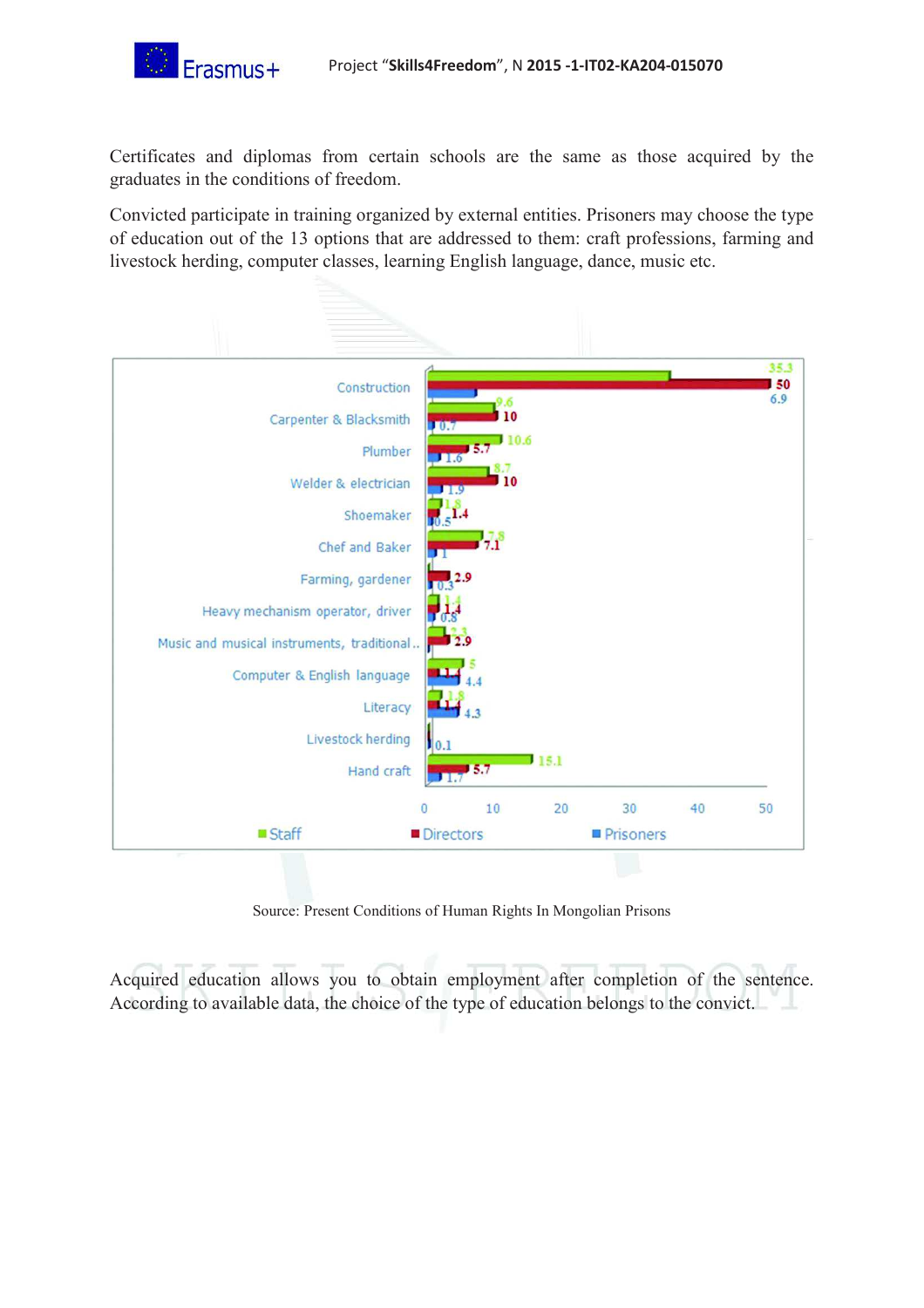

#### **UNIT 1**

#### **SUBUNIT 5**

#### **POLAND**

In Poland most of the convicted show interest in learning the profession and feel the need to develop their interests on the basis of painting, meditation, music, prose or the theatre. For example, in one of the detention centres in West Pomeranian Voivodeship, convicted participated in the project which aim was to train dogs, Warmian Masurian and painted frescoes (Barczewo). Interesting is also a venture of a Tibetan meditation which has been taking place for years in Wierzchów prison. To some extent these interests shape the new competences, but it is difficult to determine how many of them will be used after serving the penalty. Educational competencies are referred to the relevant school leaving certificates or a course, with no sign that education was held in prison.

#### **Acquired skills**

Each gained skills in structured learning (schools, vocational courses) are certified in Poland. These documents have the same rank as the documents certifying skills (education) in the environment outside prison. They are widely accepted. Unfortunately, the convicted, after serving a custodial sentence in Poland, have often difficulty to find employment because of prior criminal convictions. Most employers require a statement of criminal record of his future employee and Polish law does not prohibit such a requirement. No certificate contains the indications that it has been issued under the conditions of imprisonment.

The level of reintegration and rehabilitation of convicts in Poland is difficult to estimate, taking into account the described forms of education or training. It seems reasonable argument that any form of positive action that brings even a small percentage of positive behavior, is worth an effort.

#### **GREECE**

The Penitentiary Code of Greece in other matters regulates, provides measures for the education of prisoners either in prisons or in educational institutions outside prison. In general, it provides access for detainees in all three levels of education and in professional training. Primary education is compulsory for young prisoners and illiterate adults are encouraged to attend primary education or vocational training or retraining. Those who have completed primary education may continue their studies in secondary education by having study leaves that are granted and this applies also for higher education.

Furthermore, they take special measures for the training of foreigners and for those who have special educational needs. Prisoners are encouraged and facilitated with distance learning training and studying in Open Universities domestic or foreign, while function of the programs and the lifelong education or specialized training such as IEK, is provided. Also, they are encouraged and facilitated to get involve at Second Chance Schools (S.C.S), which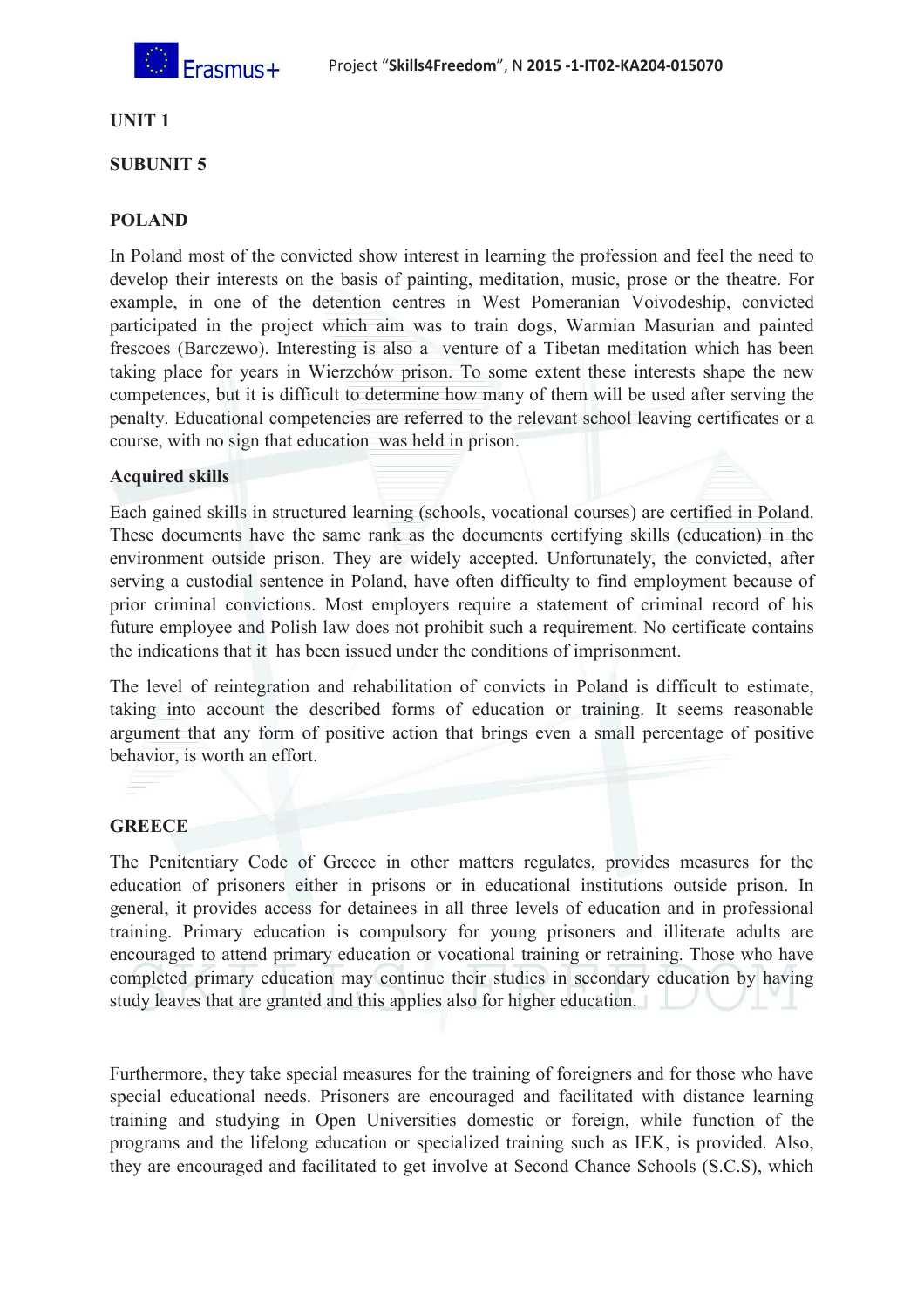

constitute state adult education structures and they can be completed with a two-year course of study.

For the young prisoners, the primary education is obligatory. Illiterate adults are encouraged to attend primary education or vocational training or retraining.

Nowadays, the official standard education that is provided in prisons is performed through the institution of **Second Chance Schools**, which have been created and operated only in (7) prisons of the country, attended by adult prisoners. There are still **3 Schools of standard education for minors.** Second Chance Schools started operating in prisons in 2014 providing the ability to adult prisoners that have not finished the 9-year compulsory education to be equipped with knowledge and skills and gain high school diploma. Studying in S.C.S of prisons is beneficial in calculating the penalty as one day in school equates to 2 days penalty. In these, prisoners acquire knowledge and skills and qualifications equivalent to secondary school certificate without mentioning that it was acquired in the prison. The purpose of the course is to develop skills in Greek language, mathematics, communication, foreign languages, information and culture (music, theater, painting, etc.) and the development of social skills.

Moreover, since 2014, the Professional Training Institutes (IEK) in prisons started functioning to provide professional training to graduates of Secondary Education prisoners. The professional training in IEK offers prisoners the opportunity to creatively use their time investing in the learning process, to contact and cooperate with experienced trainers to immediately apply new knowledge and skills which they acquire from their participation in the workshop and enjoy the results of their efforts experiencing positive emotions, to distinguish an object education creating effect which combines knowledge with art, to work as a team to achieve common goals and improve their quality of life by putting their newly acquired professional skills in the same service and of those around them, nurturing human relationships, while preparing the ground for their social reintegration, acquiring substantial and recognized professional supplies. It is remarkable to mention that since April 2013, distance learning of student prisoners has started operating through the educational platform of HPC at the National University of Athens (e-learning), with training in areas of "agronomy", "food" and "environment" certificate. Finally, the student prisoner, if he/she wants, he/she can participate to the exams and if s/he has the success, s/he can continue in higher education or sabbaticals, according to the Correctional Code.

Also, in the summer of 2015, the Gymnasium - Lyceum of EEKNA, together with the General Secretariat for Lifelong Learning, Youth and School Committee of Oropos, operated Summer school on school premises, where young prisoners attended music lessons, art and physical education. EEKNA has participated in various European projects aimed at helping young offenders reintegrate within the society and developing their skills. Moreover, **at EEKNA, many theater, music and general performances have taken place.** The prisoners had the opportunity to attend theatre shows which they enjoyed and helped eliminate stereotypes.

Finally, in regards to who is engaged in the rehabilitation of prisoners within the prison, these individuals are social workers and psychologists and certainly the teaching staff. After the release, the only official body for Post-custodial care created in our country is EPANODOS-